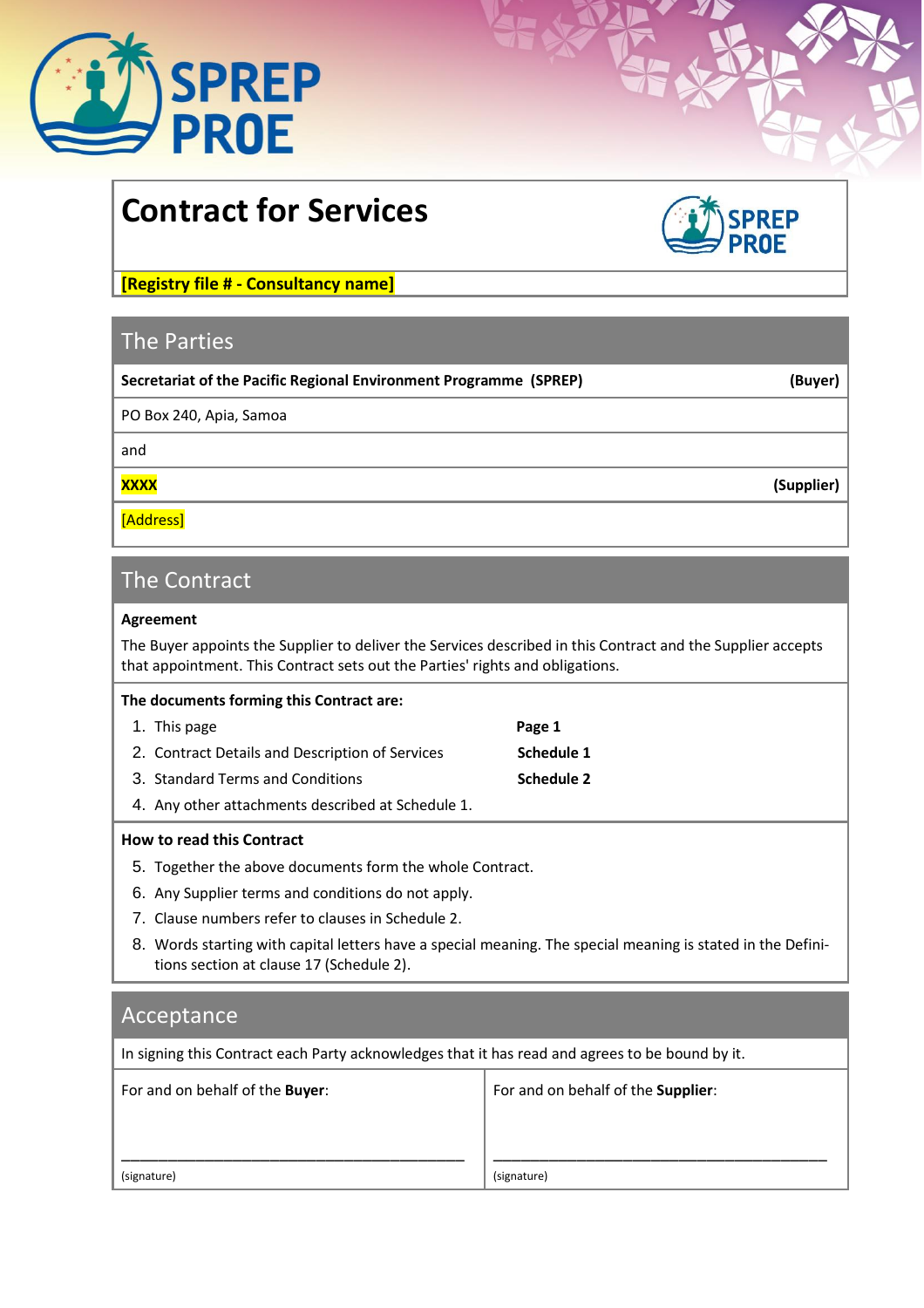

| name:     | Sefanaia Nawadra        | name:     |  |
|-----------|-------------------------|-----------|--|
| position: | Director General, SPREP | position: |  |
| date:     |                         | date:     |  |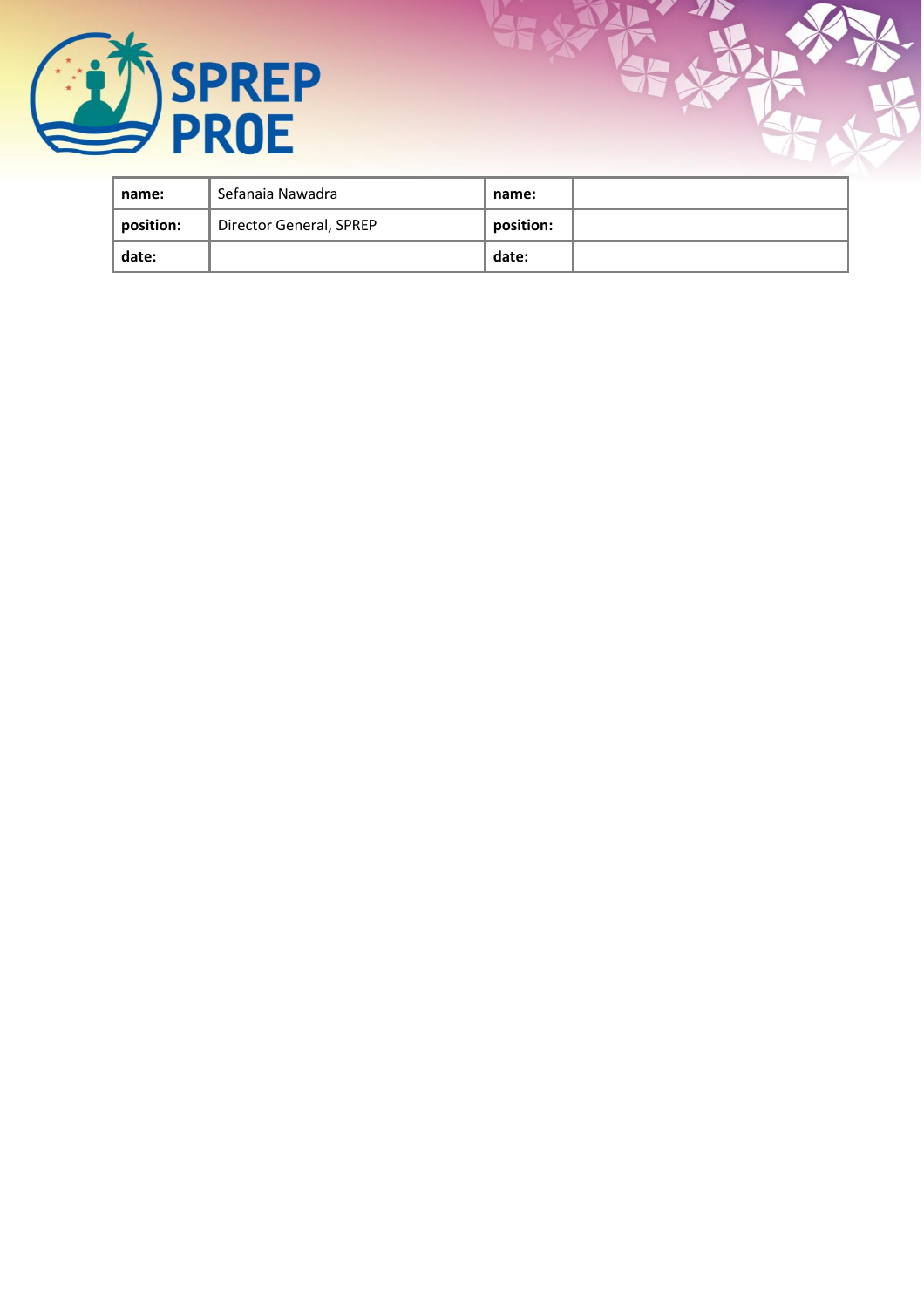

## **Schedule 1**

## Contract Details and Description of Services

| <b>Start Date</b>                        |                          |                                 | Reference Schedule 2 clause 1      |
|------------------------------------------|--------------------------|---------------------------------|------------------------------------|
| <b>End Date</b>                          |                          |                                 | Reference Schedule 2 clause 1      |
| <b>Contract Manag-</b>                   |                          | <b>Buyer's Contract Manager</b> | <b>Supplier's Contract Manager</b> |
| ers                                      | Name:                    |                                 |                                    |
| <b>Reference Schedule 2</b><br>clause 4  | Title / position:        |                                 |                                    |
|                                          | <b>Address:</b>          |                                 |                                    |
|                                          | Phone:                   |                                 |                                    |
|                                          | Fax:                     |                                 |                                    |
|                                          | Email:                   |                                 |                                    |
| <b>Addresses for No-</b>                 |                          | <b>Buyer's address</b>          | <b>Supplier's address</b>          |
| tices                                    | For the attention of:    |                                 |                                    |
| <b>Reference Schedule 2</b><br>clause 14 | <b>Delivery address:</b> |                                 |                                    |
|                                          | <b>Postal address:</b>   |                                 |                                    |
|                                          | Fax:                     |                                 |                                    |
|                                          | Email:                   |                                 |                                    |

## **Description of Services**

**Context:**

**Description of Services:**

#### **Deliverables**

| Deliverable/Milestone | <b>Performance Standards</b> | Due date |
|-----------------------|------------------------------|----------|
|                       |                              |          |
|                       |                              |          |
|                       |                              |          |
|                       |                              |          |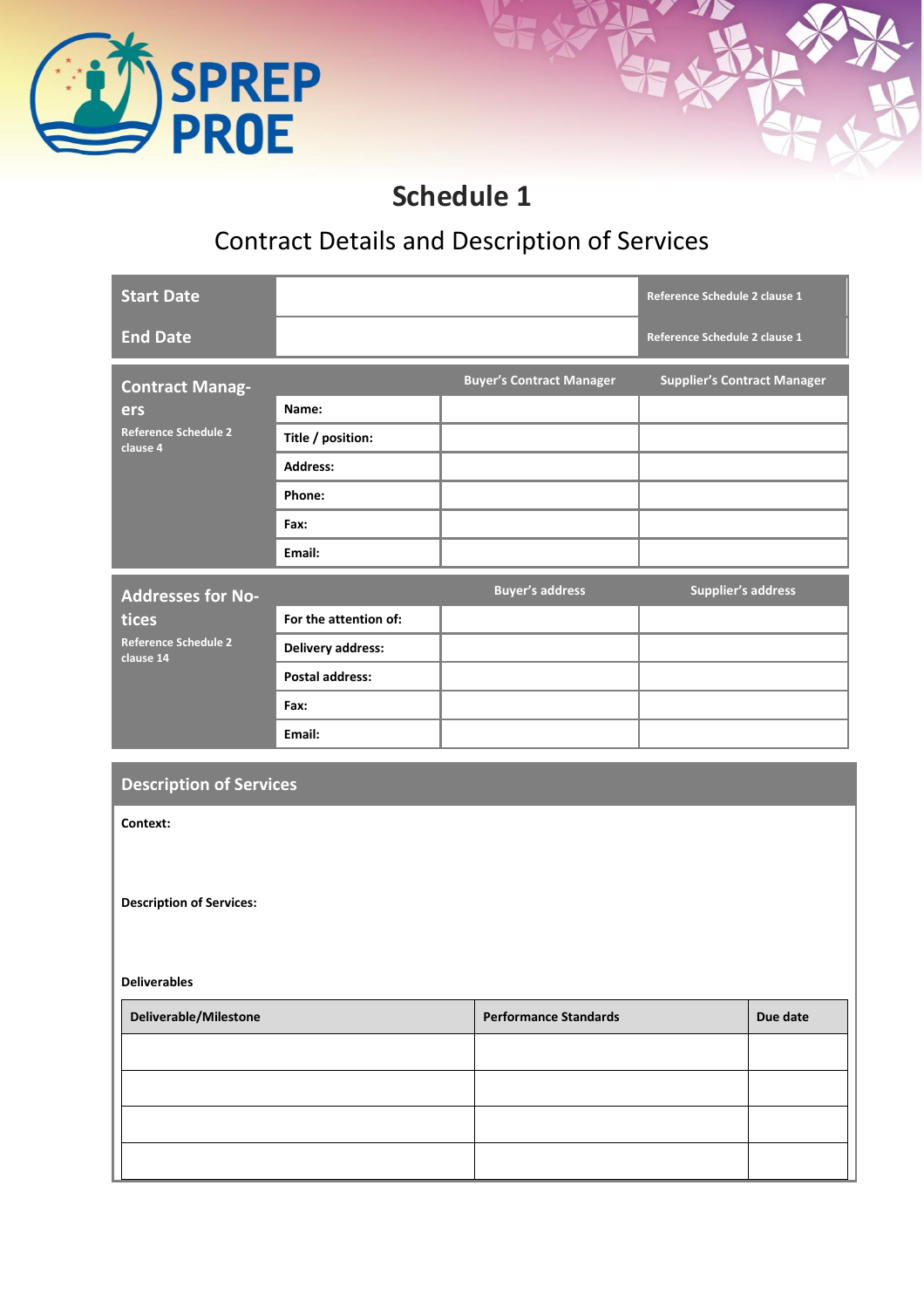

| agree otherwise.                                                                                                                                                                                                                                                                           |                                                                                                                                       |                                                                         | Two percent (2%) is deductible from the final fee for every 7 days of delay from the End Date, unless the Parties                                                                                                                               |
|--------------------------------------------------------------------------------------------------------------------------------------------------------------------------------------------------------------------------------------------------------------------------------------------|---------------------------------------------------------------------------------------------------------------------------------------|-------------------------------------------------------------------------|-------------------------------------------------------------------------------------------------------------------------------------------------------------------------------------------------------------------------------------------------|
|                                                                                                                                                                                                                                                                                            | Supplier to adhere to - SPREP, Child Protection Policy, 2016                                                                          |                                                                         |                                                                                                                                                                                                                                                 |
|                                                                                                                                                                                                                                                                                            | The supplier must supply the services to the extent applicable, in compliance with SPREP's Values and Code of                         |                                                                         | Conduct https://www.sprep.org/attachments/Publications/Corporate Documents/sprep-organisational-values-                                                                                                                                         |
|                                                                                                                                                                                                                                                                                            |                                                                                                                                       |                                                                         | code-of-conduct.pdf. Including SPREP's policy on Child Protection, Environmental Social Safeguards, Fraud Preven-                                                                                                                               |
|                                                                                                                                                                                                                                                                                            | tion & Whistle-blower Protection and Gender and Social Inclusion.                                                                     |                                                                         |                                                                                                                                                                                                                                                 |
| <b>Supplier's Report-</b>                                                                                                                                                                                                                                                                  | <b>Report to:</b>                                                                                                                     | Type of report                                                          | Due date                                                                                                                                                                                                                                        |
| ing Requirements<br><b>Reference Schedule 2</b>                                                                                                                                                                                                                                            | <b>Contract Manager</b>                                                                                                               |                                                                         |                                                                                                                                                                                                                                                 |
| clause 5                                                                                                                                                                                                                                                                                   |                                                                                                                                       |                                                                         |                                                                                                                                                                                                                                                 |
| CHARGES: The following section sets out the Charges. Charges are the total maximum amount payable by the Buyer to the<br>Supplier for delivery of the Services. Charges include Fees, and where agreed, Expenses and Daily Allowances. The Charges for<br>this Contract are set out below. |                                                                                                                                       |                                                                         |                                                                                                                                                                                                                                                 |
| <b>Fees</b>                                                                                                                                                                                                                                                                                | The Supplier's Fees:                                                                                                                  |                                                                         |                                                                                                                                                                                                                                                 |
| <b>Reference Schedule 2</b><br>clause 3                                                                                                                                                                                                                                                    | The total Consultancy costs is                                                                                                        |                                                                         |                                                                                                                                                                                                                                                 |
|                                                                                                                                                                                                                                                                                            | Two percent (2%) is deductible from the final fee for every 7 days of delay from the End<br>Date, unless the Parties agree otherwise. |                                                                         |                                                                                                                                                                                                                                                 |
|                                                                                                                                                                                                                                                                                            | The supplier agrees it is responsible for:<br>payment of applicable taxes, superannuation and the like;<br>a)                         |                                                                         |                                                                                                                                                                                                                                                 |
|                                                                                                                                                                                                                                                                                            | b)                                                                                                                                    | all insurance cover such as medical, travel and professional liability. |                                                                                                                                                                                                                                                 |
| <b>Expenses</b><br>If travel is required,                                                                                                                                                                                                                                                  |                                                                                                                                       |                                                                         |                                                                                                                                                                                                                                                 |
| <b>Reference Schedule 2</b><br>clause 3                                                                                                                                                                                                                                                    | a)<br>rect and economical route available.                                                                                            |                                                                         | SPREP will provide the Consultant with a return economy airfare by the most di-                                                                                                                                                                 |
|                                                                                                                                                                                                                                                                                            | b)                                                                                                                                    |                                                                         | A per diem allowance at current SPREP rates on the approved itinerary will be                                                                                                                                                                   |
|                                                                                                                                                                                                                                                                                            | ment date.                                                                                                                            |                                                                         | paid in advance by SPREP, or where appropriate by the agreed work commence-                                                                                                                                                                     |
|                                                                                                                                                                                                                                                                                            | c)                                                                                                                                    |                                                                         | If there are any variations to the initially approved itinerary, a reconciliation of<br>actual entitlement against actual advance must be submitted to SPREP at the<br>completion of the Agreement and any refunds by either Party made at that |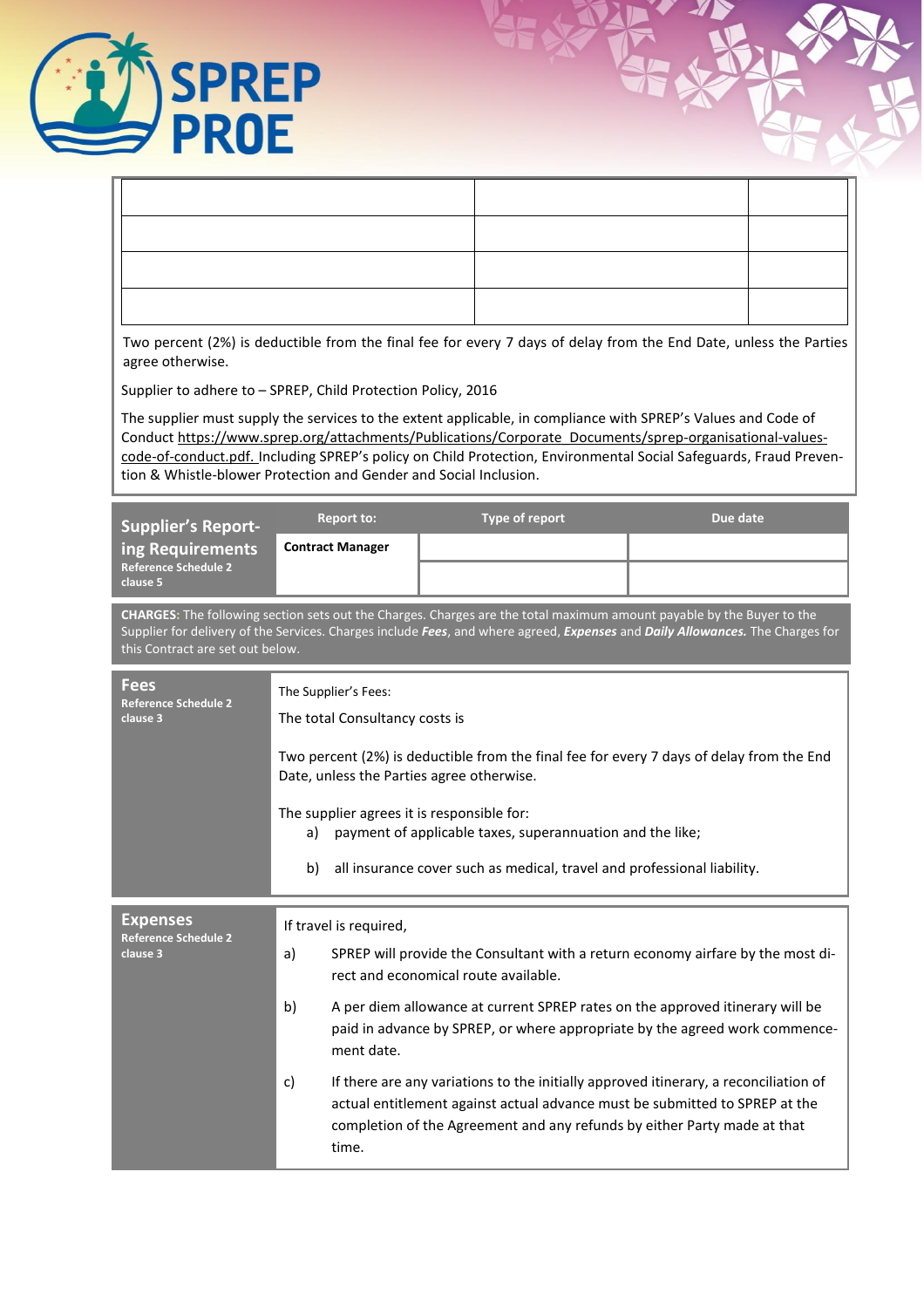

| <b>Daily Allowance</b><br><b>Reference Schedule 2</b><br>clause 3          | Refer Expenses above.                                                                                                                                                          |                              |  |  |  |
|----------------------------------------------------------------------------|--------------------------------------------------------------------------------------------------------------------------------------------------------------------------------|------------------------------|--|--|--|
| <b>Invoices</b><br>Reference Schedule 2 Sub-<br>ject to clauses 3 and 11.7 | The Supplier must send the Buyer an invoice for the Charges at the following times:<br>On the following dates subject to completion of the relevant [Deliverables/Milestones]. |                              |  |  |  |
|                                                                            | Amount due<br>Deliverable/Milestone<br>Due date<br>(incl. GST)                                                                                                                 |                              |  |  |  |
|                                                                            |                                                                                                                                                                                |                              |  |  |  |
|                                                                            |                                                                                                                                                                                |                              |  |  |  |
|                                                                            |                                                                                                                                                                                |                              |  |  |  |
|                                                                            |                                                                                                                                                                                |                              |  |  |  |
|                                                                            |                                                                                                                                                                                |                              |  |  |  |
|                                                                            |                                                                                                                                                                                |                              |  |  |  |
|                                                                            |                                                                                                                                                                                | <b>Total (including GST)</b> |  |  |  |
| Address for in-                                                            |                                                                                                                                                                                | <b>Buyer's address</b>       |  |  |  |
| voices<br><b>Reference Schedule 2</b>                                      | For the attention of:                                                                                                                                                          |                              |  |  |  |
| clause 3                                                                   | <b>Physical address:</b><br><b>Postal address:</b>                                                                                                                             |                              |  |  |  |
|                                                                            | Email:                                                                                                                                                                         |                              |  |  |  |
|                                                                            | Fax:                                                                                                                                                                           |                              |  |  |  |
| <b>Insurance</b>                                                           | <b>INSURANCE:</b> (clause 8.1 Schedule 2)                                                                                                                                      |                              |  |  |  |
| <b>Reference Schedule 2</b><br>Clause 8.1                                  | It is the Supplier's responsibility to ensure its risks of doing business are adequately covered,<br>whether by insurance or otherwise.                                        |                              |  |  |  |
|                                                                            |                                                                                                                                                                                |                              |  |  |  |
| <b>Changes to Sched-</b>                                                   |                                                                                                                                                                                |                              |  |  |  |
| ule 2 and addi-<br>tional clause/s                                         |                                                                                                                                                                                |                              |  |  |  |
| <b>Attachments Refer-</b>                                                  | <b>Terms of Reference</b>                                                                                                                                                      |                              |  |  |  |
| ence 'Contract documents'<br>described at Page 1                           | SPREP, Child Protection Policy, 2016                                                                                                                                           |                              |  |  |  |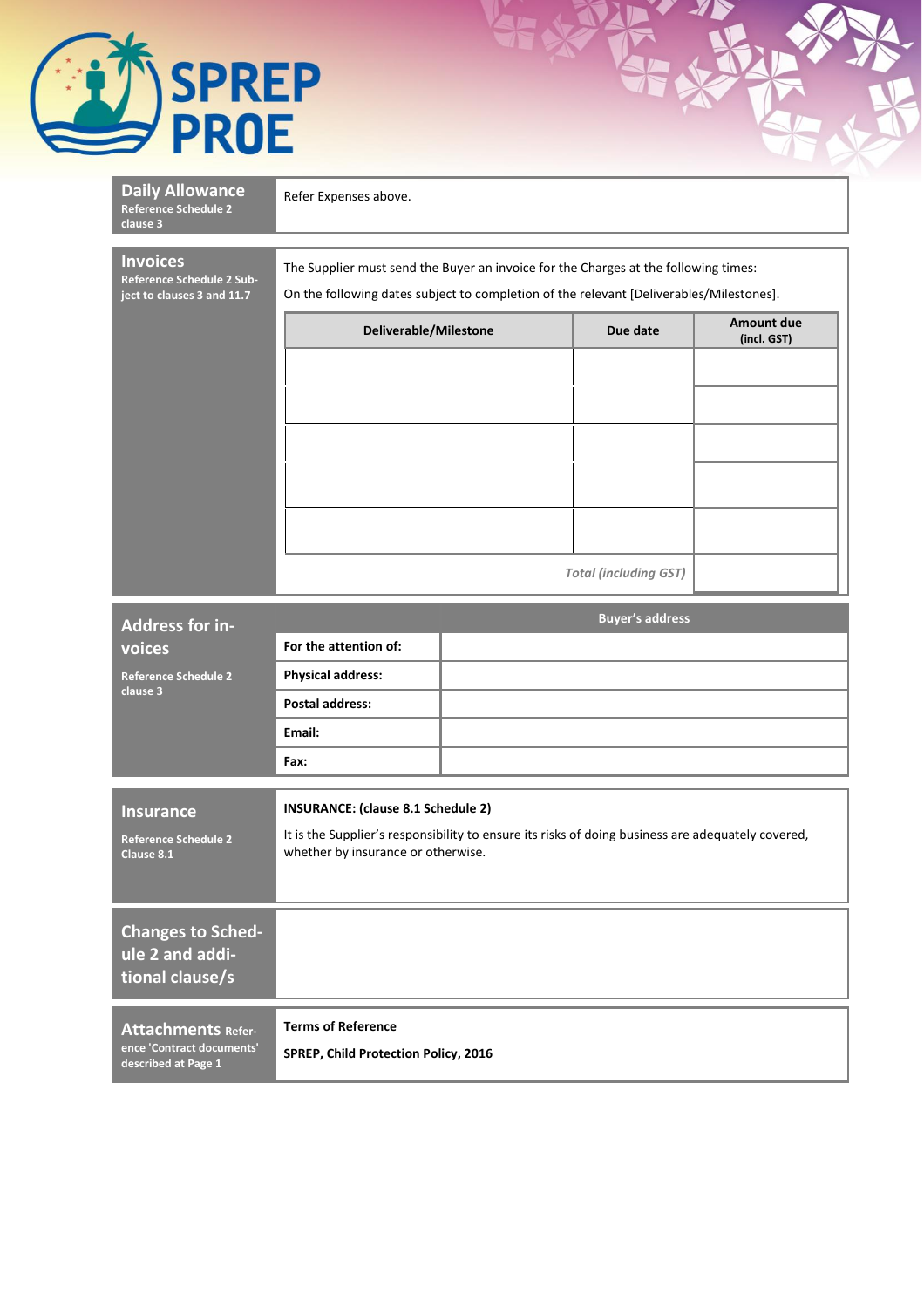

**ANNEX 1: TERMS OF REFERENCE**

PO Box 240, Apia, Samoa T +685 21929 F +685 20231 [sprep@sprep.org](mailto:sprep@sprep.org) [www.sprep.org](http://www.sprep.org/)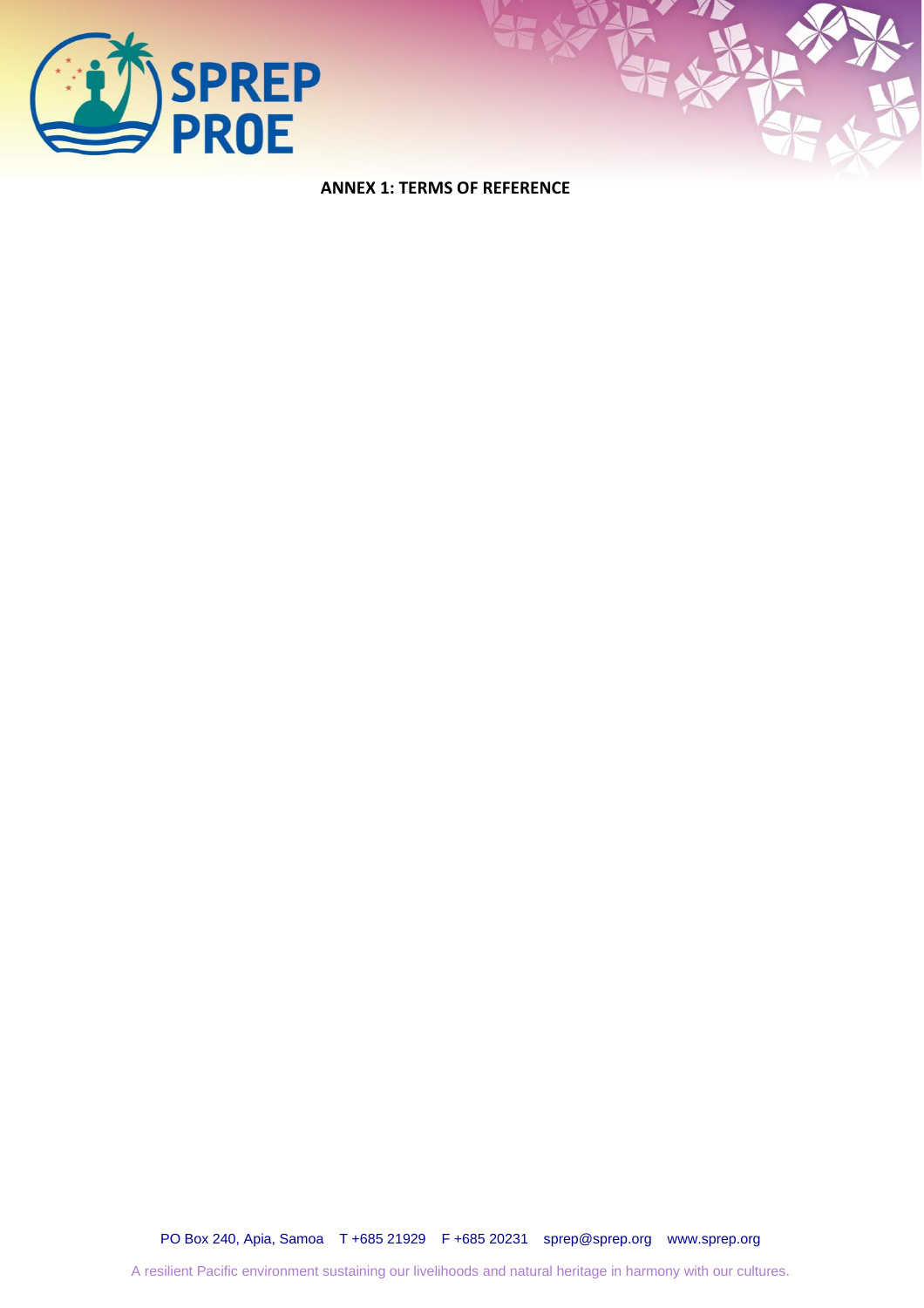



## Schedule 2 Standard Terms and Conditions - Services

## **1. Length of Contract**

1.1 This Contract starts on the Start Date. Services must not be delivered before the Start Date.

1.2 This Contract ends on the End Date unless terminated earlier.

## **2. The Services**

Both Parties' obligations

2.1 Both Parties agree to:

a. act in good faith and demonstrate honesty, integrity, openness and accountability in their dealings with each other

b. discuss matters affecting this Contract or the delivery of the Services, whenever necessary

c. notify each other immediately of any actual or anticipated issues that could:

- i. significantly impact on the Services or the Charges
- ii. receive media attention, and

d. comply with all applicable laws and regulations.

#### Buyer's obligations

2.2 The Buyer must:

a. provide the Supplier with any information it has reasonably requested to enable the delivery of the Services

b. make decisions and give approvals reasonably required by the Supplier to enable delivery of the Services. All decisions and approvals must be given within reasonable timeframes, and

c. pay the Supplier the Charges for the Services as long as the Supplier has delivered the Services and invoiced the Buyer, all in accordance with this Contract.

PO Box 240, Apia, Samoa T +685 21929 F +685 20231 [sprep@sprep.org](mailto:sprep@sprep.org) [www.sprep.org](http://www.sprep.org/)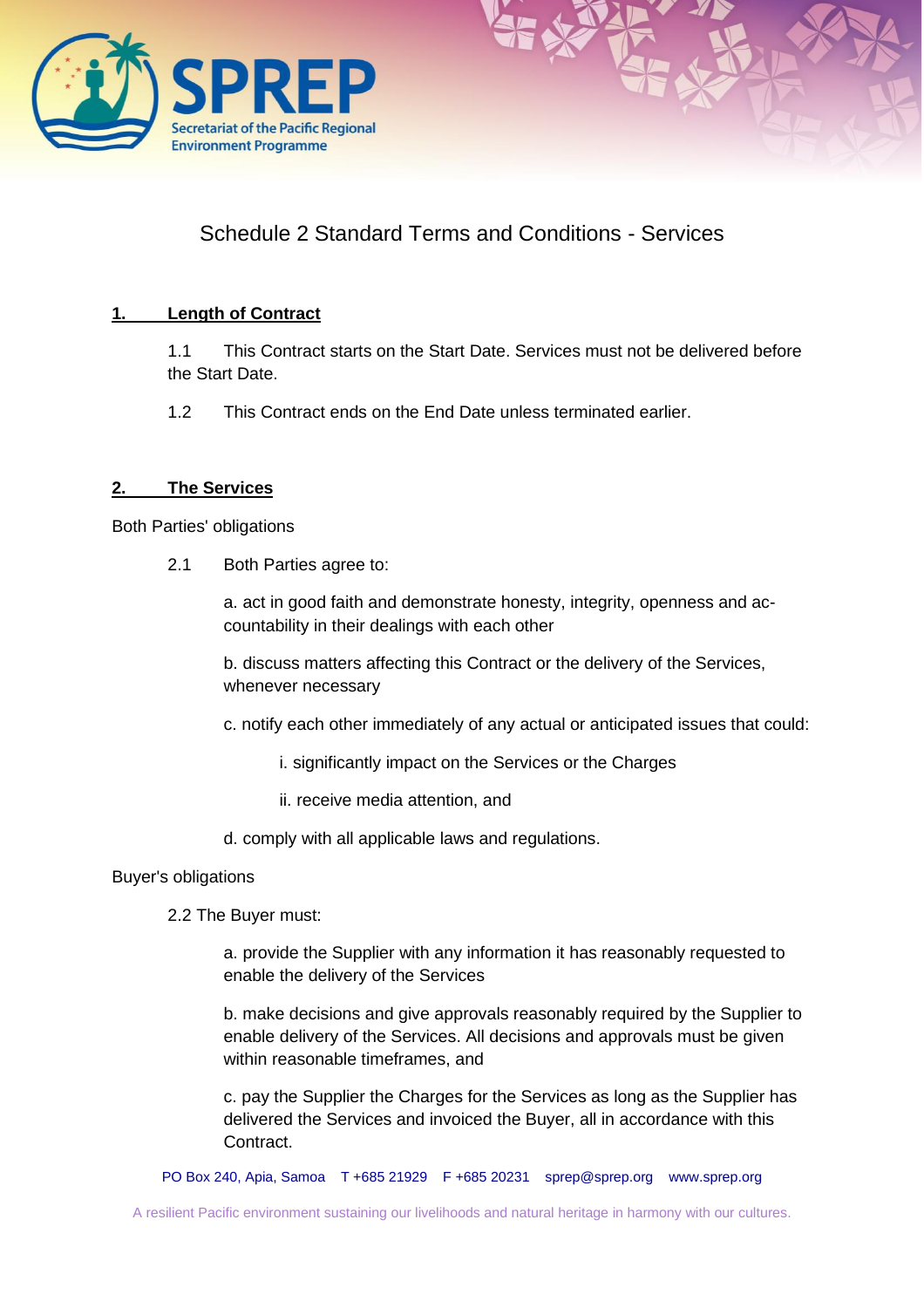



Supplier's obligations and indemnity

2.3 The Supplier must deliver the Services:

a. on time and to the required performance standards or quality set out in Schedule 1 or reasonably notified by the Buyer to the Supplier from time to time

b. within the amounts agreed as Charges, and

c. with due care, skill and diligence, and to the appropriate professional standard or in accordance with good industry practice as would be expected from a leading supplier in the relevant industry.

2.4 The Supplier must:

a. ensure that its Personnel have the necessary skills, experience, training and resources to successfully deliver the Services

b. provide all equipment and resources necessary to deliver the Services, and

c. comply with its own Standards of Integrity and Conduct and any other relevant codes of conduct listed in Schedule 1 or notified by the Buyer to the Supplier from time to time.

d. ensure no conflict of interest exists or is likely to arise in the performance of its obligations under this Contract;

e. ensure the Deliverables will be of merchantable quality and fit for any purpose specified by the Buyer or for which the Buyer might reasonably be expected to use the Deliverables;

f. ensure all information included in any document is correct, complete and not misleading in any material respect;

g. ensure in undertaking the obligations under this Contract it will not be in breach of any obligation owed to any other person nor infringe the Intellectual Property Rights of any person;

h. ensure that except to the extent of a party's pre-existing intellectual property being incorporated or used for the creation of the Deliverables, the Deliverables and new intellectual property arise from the original work of the Supplier and will not infringe the Intellectual Property Rights of any person and upon delivery or creation the Buyer will obtain absolute and unencumbered legal and beneficial ownership of the Deliverables and New Intellectual Property.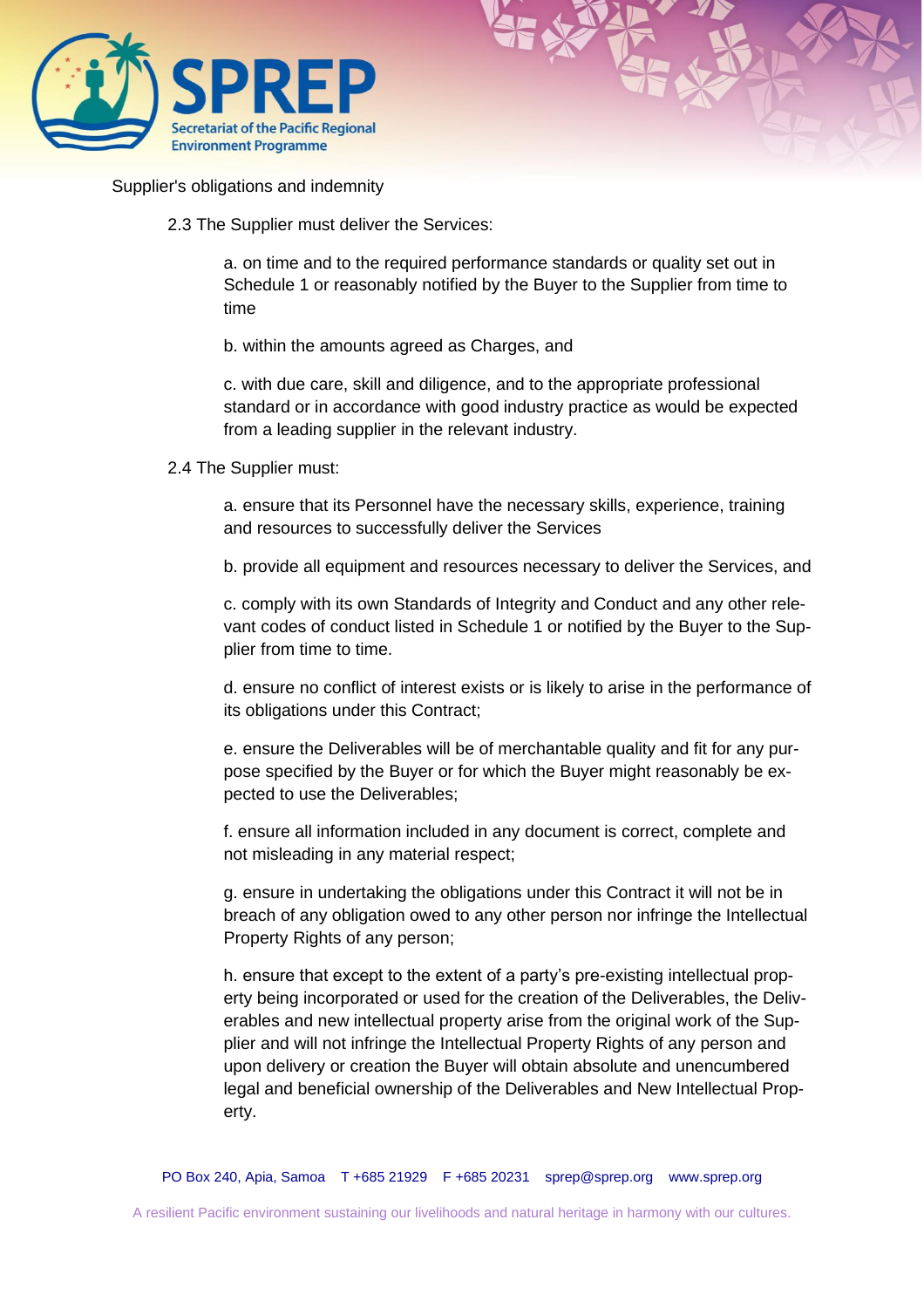

2.5 Where an Approved Personnel has been authorised by the Buyer in Schedule 1, the Supplier must use the Approved Personnel in delivering the Services. The Supplier must obtain the Buyer's prior written approval if it wishes to change any Approved Personnel.

2.6 If the Supplier is at the Buyer's premises or at each location where Services are supplied or Deliverables are produced or tested the Supplier must observe the Buyer's policies and procedures, including those relating to health and safety, environmental, security, privacy, quality and other policies, directions and procedures. The Buyer must tell the Supplier what the relevant policies and procedures are, and either give the Supplier a copy of them or provide an internet link.

2.7 If the nature of the Services requires it, the Supplier will deliver Services:

a. that are culturally appropriate

b. that respects the personal privacy and dignity of all participants and stakeholders.

2.8 The Supplier must:

a. liaise with the Buyer's Contract Manager regarding all matters relating to the Services, Deliverables or this Contract; and

b. comply with the directions of the Buyer's Contract Manager that are consistent with this Contract.

2.9 The Supplier must deliver the Deliverables to the Buyer at the place of delivery specified in Schedule 1. Risk in the Deliverables passes to the Buyer upon physical delivery to the Buyer. Property in the Deliverables passes to the Buyer upon the earlier of physical delivery to the Buyer or payment of the Charges for those Deliverables, unless payment is bona fide in dispute in which case property passes upon physical delivery to the Buyer.

2.10 The Supplier must obtain the Buyer's written approval before carrying out additional work, or incurring or committing to additional costs, not included in Schedule 1.

2.11 The Supplier releases and indemnifies the Buyer, its Personnel -

from and against all actions, claims, proceedings and demands (including those brought by third parties) which may be brought against it or them, whether on their own or jointly with the Supplier and whether at common law, under tort (including negligence), in equity, pursuant to statute or otherwise, in respect of any loss, death, injury, illness or damage (whether personal or property, and whether direct or consequential, including consequential financial loss) arising out of: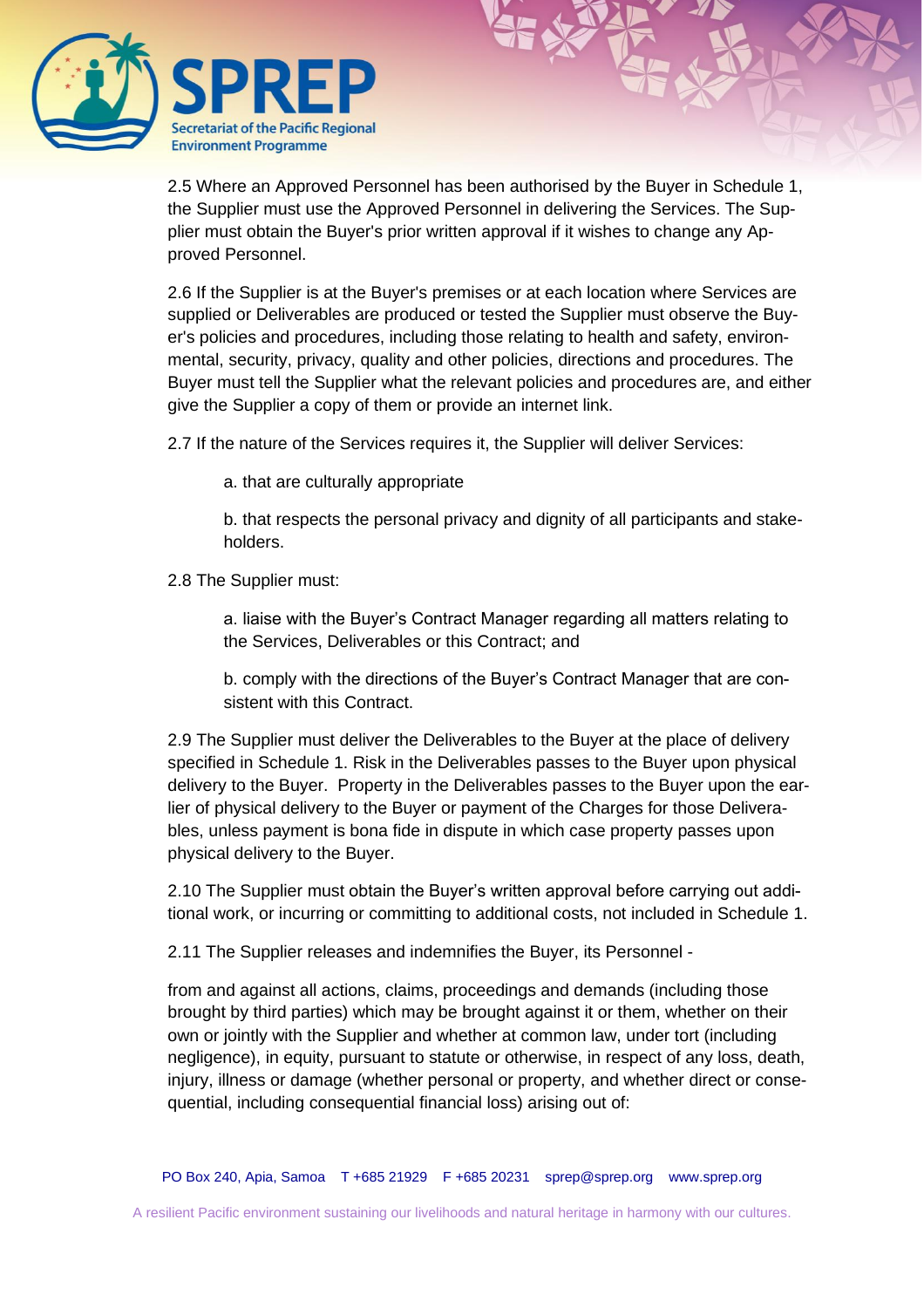

a. breach of the Supplier's warranties or obligations contained in this Contract;

b. the failure of any Personnel of the Supplier to use reasonable care in carrying out the Supplier's obligations under this Contract; or

c. the death of or personal injury to persons or property damage, or the breach of Intellectual Property rights of any person, arising out of reliance on the Services or the use or commercial exploitation of the Deliverables or New Intellectual Property, and from and against all damages, reasonable costs and expenses incurred in defending, satisfying or settling any such action, claim, proceeding or demand.

#### **3. Charges and payment**

Charges & invoices

3.1 The Charges are the total maximum amount payable by the Buyer to the Supplier for delivery of the Services. Charges include Fees and, where agreed, Expenses and Daily Allowances.

3.2 The Supplier must provide valid tax invoices for all Charges on the dates or at the times specified in Schedule 1. The Buyer has no obligation to pay the Charges set out on an invoice, which is not a valid tax invoice. A valid a tax invoice must:

- a. clearly show all GST due
- b. be in Samoan currency or the currency stated in Schedule 1
- c. be clearly marked 'Tax invoice'

d. contain the Supplier's name, address and GST number, if the Supplier is registered for GST

e. contain the Buyer's name and address and be marked for the attention of the Buyer's Contract Manager or such other person stated in Schedule 1

f. state the date the invoice was issued

g. name this Contract and provide a description of the Services supplied, including the amount of time spent in the delivery of the Services if payment is based on an Hourly Fee Rate or Daily Fee Rate

h. contain the Buyer's contract reference or purchase order number if there is one

PO Box 240, Apia, Samoa T +685 21929 F +685 20231 [sprep@sprep.org](mailto:sprep@sprep.org) [www.sprep.org](http://www.sprep.org/) i. state the Charges due, calculated correctly, and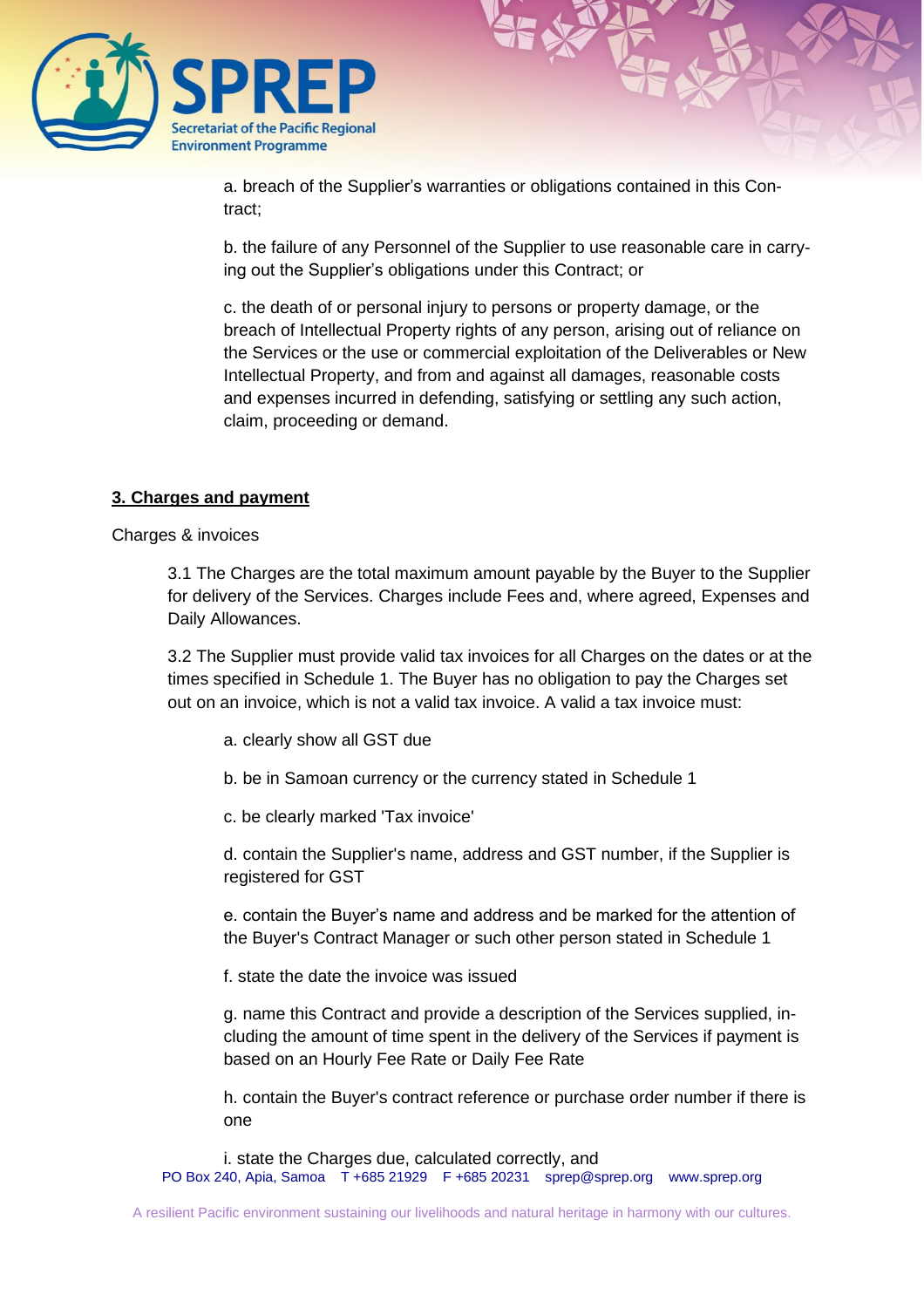

j. be supported by GST receipts if Expenses are claimed and any other verifying documentation reasonably requested by the Buyer.

#### Payment

3.3 If the Buyer receives a valid tax invoice on or before the 3rd Business Day of the month, the Buyer must pay that tax invoice by the 20th calendar day of that month. Any valid tax invoice received after the 3rd Business Day of the month will be paid by the Buyer on the 20th calendar day of the month following the month it is received. The Buyer's obligation to pay is subject to clauses 3.2, 3.4 and 11.10.

3.4 If the Buyer disputes a tax invoice or any part of a tax invoice that complies with clause 3.2, the Buyer must notify the Supplier within 10 Business Days of the date of receipt of the tax invoice. The Buyer must pay the portion of the tax invoice that is not in dispute. The Buyer may withhold payment of the disputed portion until the dispute is resolved.

#### **4. Contract management**

Contract Manager

4.1 The persons named in Schedule 1 as the Contract Managers are responsible for managing the Contract, including:

- a. managing the relationship between the Parties
- b. overseeing the effective implementation of this Contract, and
- c. acting as a first point of contact for any issues that arise.

Changing the Contract Manager

4.2 If a Party changes its Contract Manager it must tell the other Party, in writing, the name and contact details of the replacement within 5 Business Days of the change.

#### **5. Information management**

Information and Records

5.1 The Supplier must:

a. keep and maintain Records in accordance with prudent business practice and all applicable laws

PO Box 240, Apia, Samoa T +685 21929 F +685 20231 [sprep@sprep.org](mailto:sprep@sprep.org) [www.sprep.org](http://www.sprep.org/)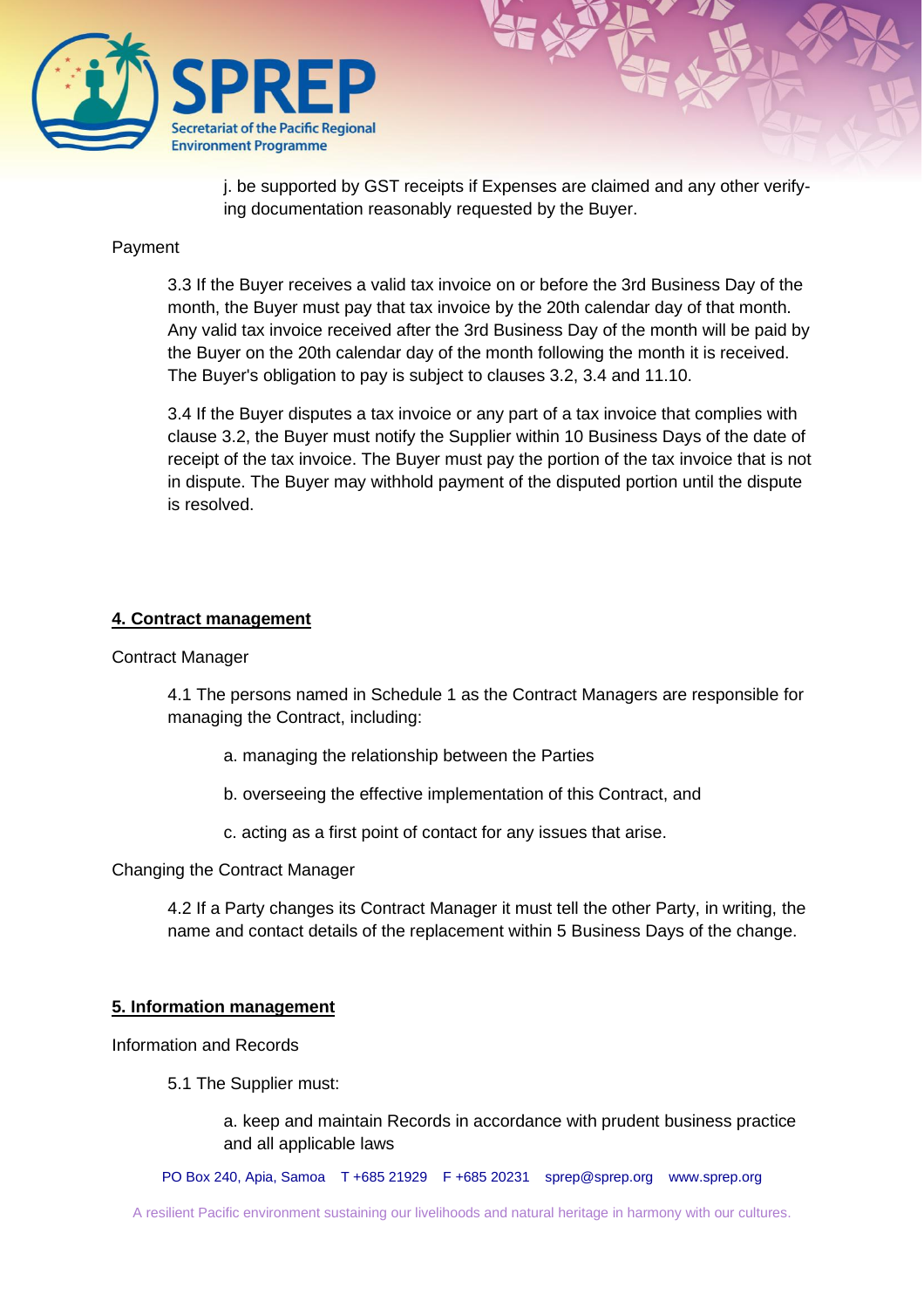

b. make sure the Records clearly identify all relevant time and Expenses incurred in providing the Services

c. make sure the Records are easy to access, and

d. keep the Records safe.

5.2 The Supplier must give information to the Buyer relating to the Services that the Buyer reasonably requests. All information provided by the Supplier must be in a format that is usable by the Buyer, and delivered within a reasonable time of the request.

5.3 The Supplier must co-operate with the Buyer to provide information immediately if the information is required by the Buyer to comply with an enquiry or its statutory, parliamentary, or other reporting obligations.

5.4 The Supplier must make its Records available to the Buyer during the term of the Contract and for 7 years after the End Date (unless already provided to the Buyer earlier).

5.5 The Supplier must make sure that Records provided by the Buyer or created for the Buyer, are securely managed and securely destroyed on their disposal.

#### **Reports**

5.6 The Supplier must prepare and give to the Buyer the reports stated in Schedule 1, by the due dates stated in Schedule 1.

#### **6. The contractual relationship**

Independent Supplier

6.1 Nothing in this Contract constitutes a legal relationship between the Parties of partnership, joint venture, agency, or employment. The Supplier is responsible for the liability of its own, and its Personnel's, salary, wages, holiday or redundancy payments and any GST, corporate, personal and withholding taxes, accident compensation premiums or other levies attributable to the Supplier's business or the engagement of its Personnel.

#### Neither Party can represent the other

6.2 Neither Party has authority to bind or represent the other Party in any way or for any purpose.

PO Box 240, Apia, Samoa T +685 21929 F +685 20231 [sprep@sprep.org](mailto:sprep@sprep.org) [www.sprep.org](http://www.sprep.org/) Permission to transfer rights or obligations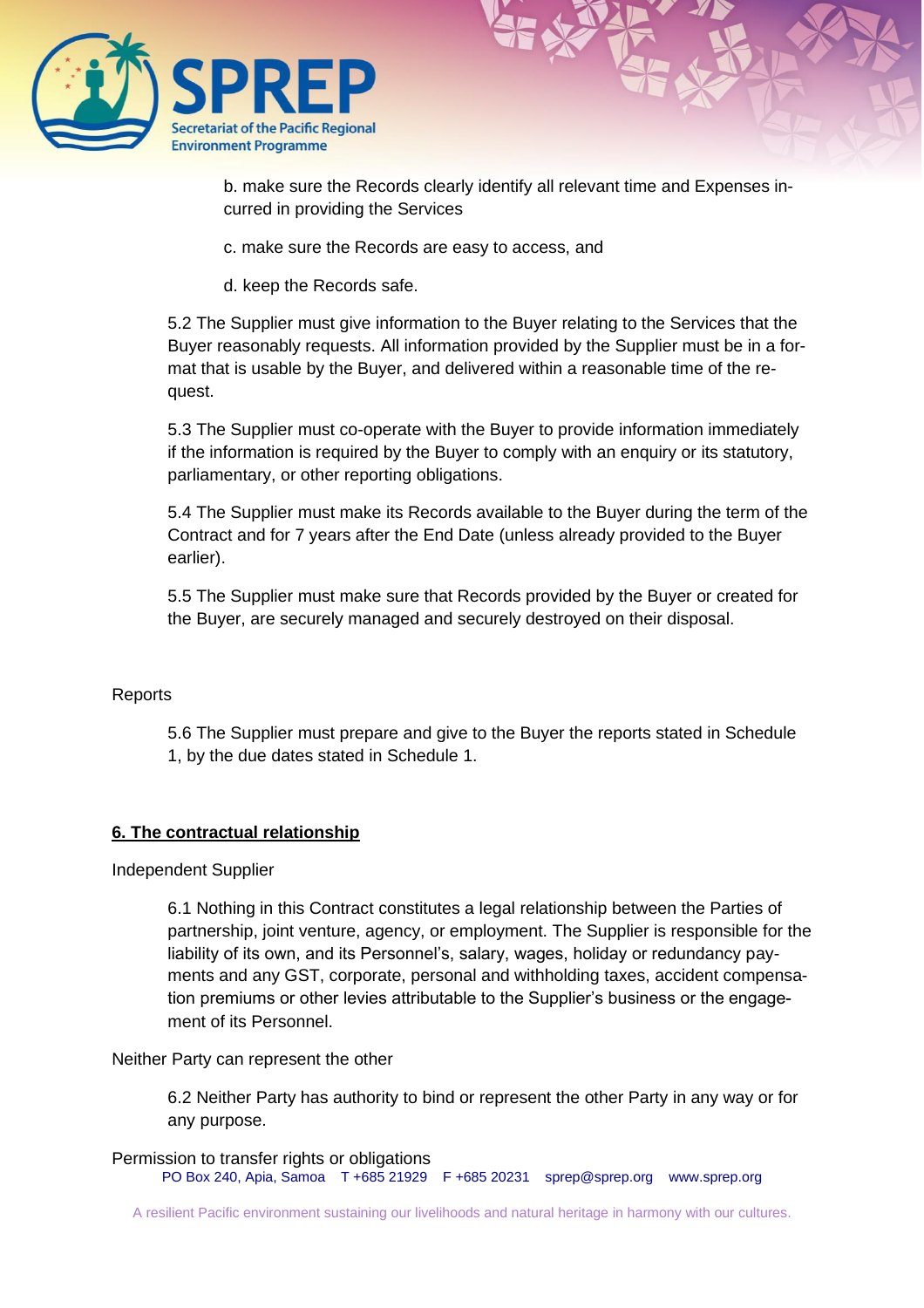

6.3 The Supplier may transfer any of its rights or obligations under this Contract only if it has the Buyer's prior written approval. The Buyer will not unreasonably withhold its approval.

#### **7. Subcontractors**

Rules about subcontracting

7.1 The Supplier must not enter into a contract with someone else to deliver any part of the Services without the Buyer's prior written approval. In selecting an appropriate Subcontractor the Supplier must be able to demonstrate value for money.

The Supplier's responsibilities

7.2 The Supplier is responsible for ensuring the suitability of any Subcontractor and the Subcontractor's capability and capacity to deliver that aspect of the Services being subcontracted.

7.3 The Supplier must ensure that:

a. each Subcontractor is fully aware of the Supplier's obligations under this Contract, and

b. any subcontract it enters into is on terms that are consistent with this Contract.

7.4 The Supplier continues to be responsible for delivering the Services under this Contract even if aspects of the Services are subcontracted.

#### **8. Insurance**

Where insurance is a requirement

8.1 It is the Supplier's responsibility to ensure its risks of doing business are adequately covered, whether by insurance or otherwise. If required in Schedule 1, the Supplier must have the insurance specified in Schedule 1 and the Supplier must:

a. take out insurance, with a reputable insurer, and maintain that insurance cover for the term of this Contract and for a period of 3 years after the End Date, and

b. within 10 Business Days of a request from the Buyer provide a certificate confirming the nature of the insurance cover and proving that each policy is current.

PO Box 240, Apia, Samoa T +685 21929 F +685 20231 [sprep@sprep.org](mailto:sprep@sprep.org) [www.sprep.org](http://www.sprep.org/)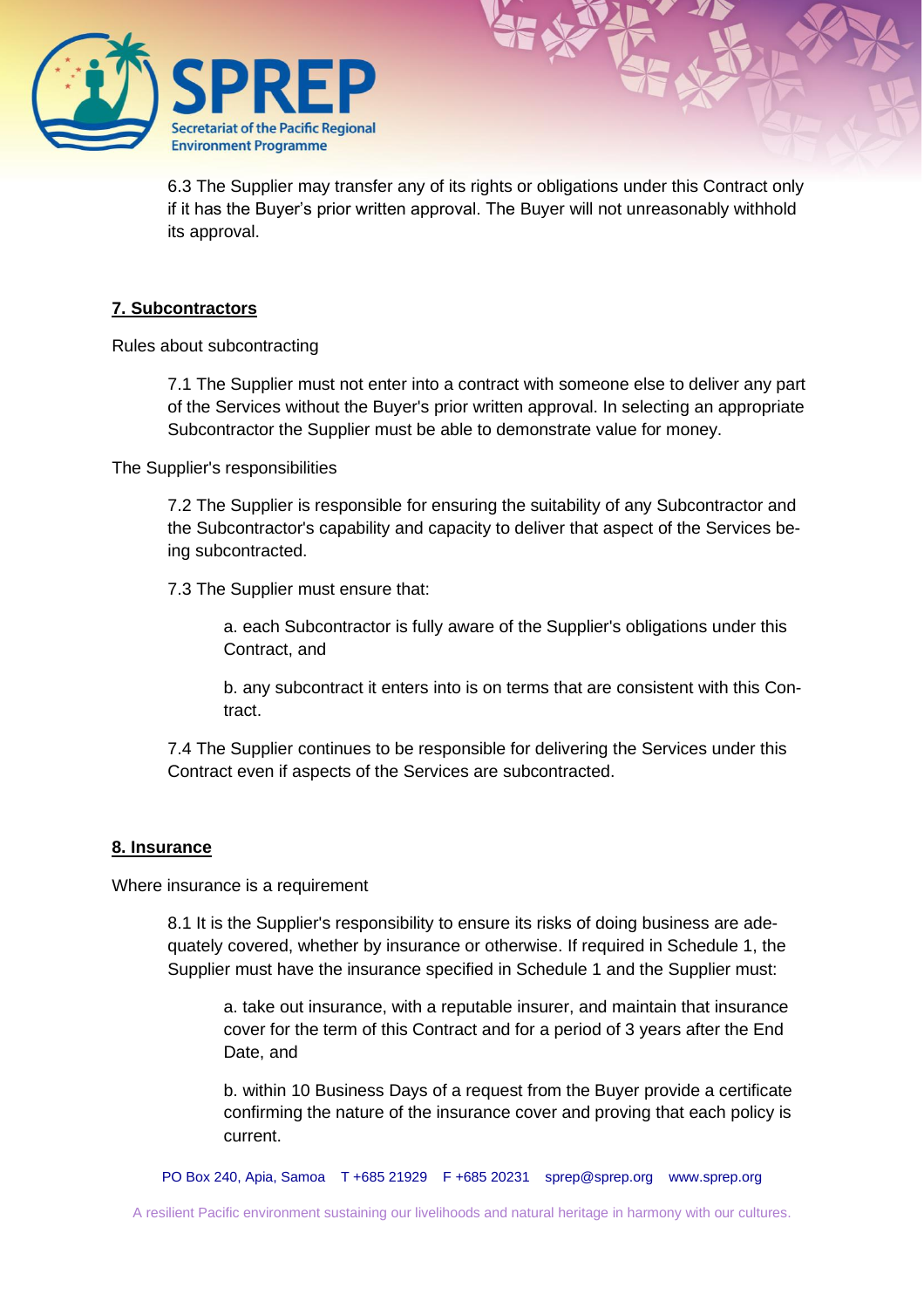

#### **9. Conflicts of Interest**

Avoiding Conflicts of Interest

9.1 The Supplier warrants that as at the Start Date, it has no Conflict of Interest in providing the Services or entering into this Contract.

9.2 The Supplier must do its best to avoid situations that may lead to a Conflict of Interest arising.

Obligation to tell the Buyer

9.3 The Supplier must tell the Buyer immediately, and in writing, if any Conflict of Interest arises in relation to the Services or this Contract. If a Conflict of Interest does arise the Parties must discuss, agree and record in writing whether it can be managed and, if so, how it will be managed. Each Party must pay its own costs in relation to managing a Conflict of Interest.

#### **10. Resolving disputes**

Steps to resolving disputes

10.1 The Parties agree to use their best endeavours to resolve any dispute or difference that may arise under this Contract. The following process will apply to disputes:

a. a Party must notify the other if it considers a matter is in dispute

b. the Contract Managers will attempt to resolve the dispute through direct negotiation

c. if the Contract Managers have not resolved the dispute within 10 Business Days of notification, they will refer it to the Parties' senior managers for resolution, and

d. if the senior managers have not resolved the dispute within 10 Business Days of it being referred to them, the Parties shall refer the dispute to mediation or some other form of alternative dispute resolution.

10.2 If a dispute is referred to mediation, the mediation will be conducted:

a. by a single mediator agreed by the Parties.

10.3 Each Party will pay its own costs of mediation or alternative dispute resolution under this clause 10.

PO Box 240, Apia, Samoa T +685 21929 F +685 20231 [sprep@sprep.org](mailto:sprep@sprep.org) [www.sprep.org](http://www.sprep.org/)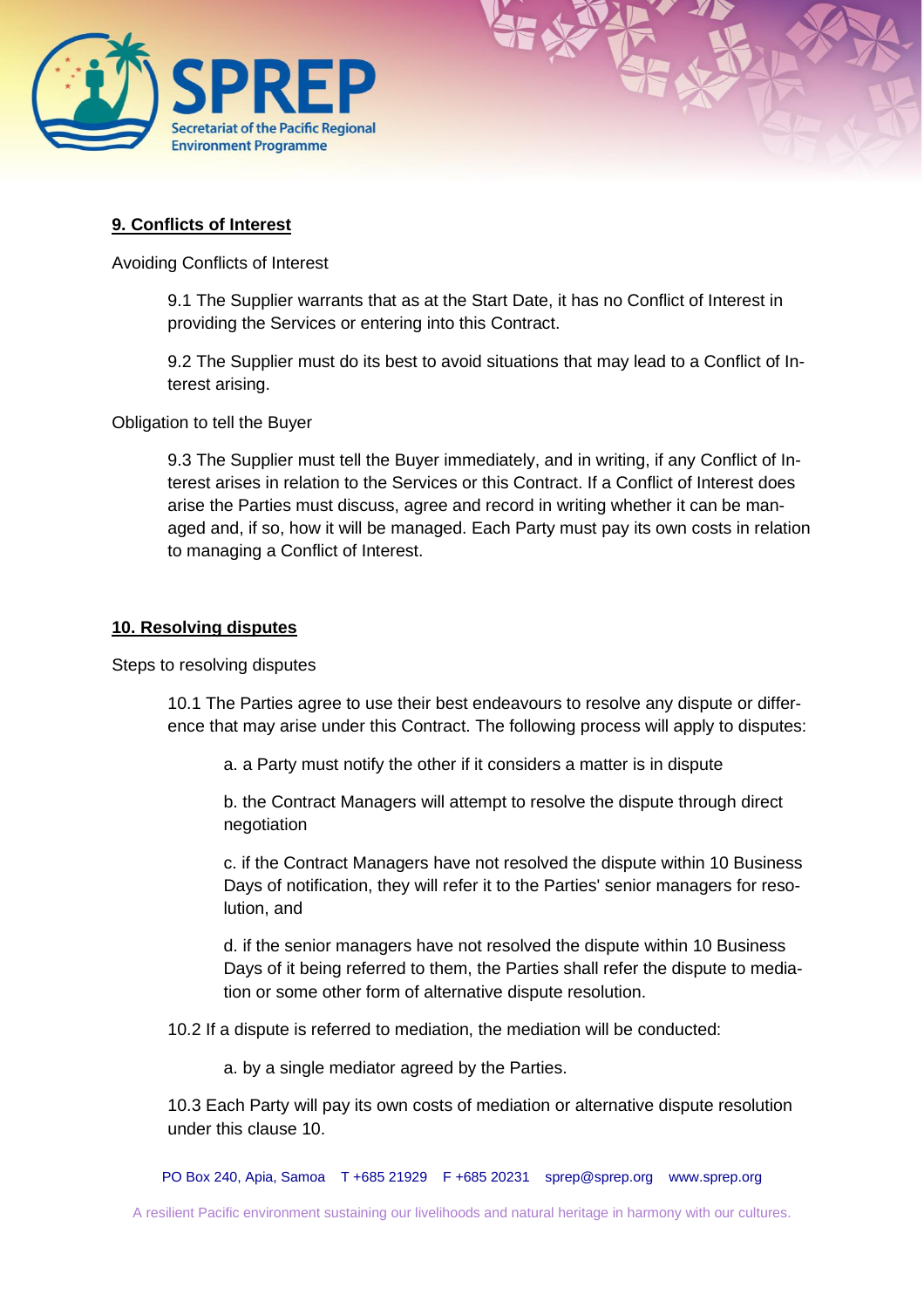

#### Obligations during a dispute

10.4 If there is a dispute, each Party will continue to perform its obligations under this Contract as far as practical given the nature of the dispute.

#### Arbitration

10.5 Should the foregoing attempts at resolution fail, such dispute shall, upon request by either Party, be referred to arbitration in accordance with the UNCITRAL arbitration rules. The Parties shall be bound by any arbitration award rendered as a result of such arbitration as the final adjudication of that dispute.

#### **11. Ending this Contract**

Termination by the Supplier

11.1 The Supplier may terminate this Contract by giving 20 Business Days Notice to the Buyer, if the Buyer fails to pay Charges that are properly due, and are not in dispute under clause 3.4. The Charges must be overdue by 20 Business Days and the Supplier must have first brought this to the Buyer's attention in writing within this period.

11.2 At any time during the term of this Contract the Supplier may notify the Buyer that it wishes to terminate this Contact by giving 20 Business Days Notice. The Buyer will, within 20

Business Days following receipt of the Supplier's Notice, notify the Supplier whether, in its absolute discretion, it consents to the Supplier's Notice of termination. If the Buyer:

a. consents, the Contract will be terminated on a date that is mutually agreed between the Parties, or

b. does not consent, the Contract will continue in full force as if the Supplier's Notice of termination had not been given.

11.3 The Supplier may also terminate this Contract under clause 11.9.

#### Termination by the Buyer

11.4 The Buyer may terminate this Contract at any time by giving 20 Business Days Notice to the Supplier.

11.5 The Buyer may terminate this Contract immediately, by giving Notice, if the Supplier:

PO Box 240, Apia, Samoa T +685 21929 F +685 20231 [sprep@sprep.org](mailto:sprep@sprep.org) [www.sprep.org](http://www.sprep.org/) a. becomes bankrupt or insolvent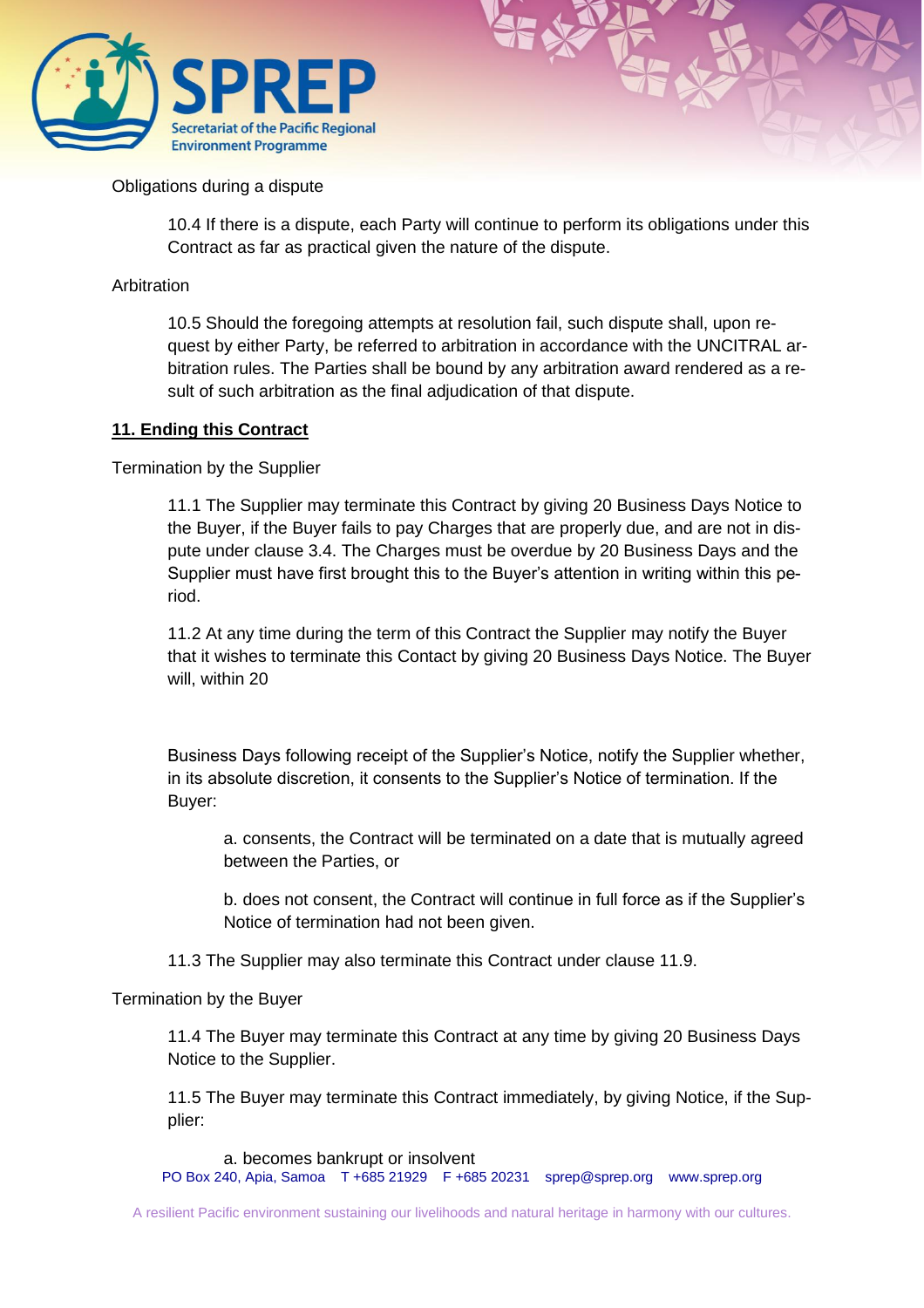

b. has an administrator, receiver, liquidator, statutory manager, mortgagee's or chargee's agent appointed

c. becomes subject to any form of external administration

d. ceases for any reason to continue in business or to deliver the Services

e. is unable to deliver the Services for a period of 20 Business Days or more due to an Extraordinary Event

f. requires the supply of Services within the period of an Extraordinary Event

g. is in breach of any of its obligations under this Contract and the breach cannot be remedied

h. repeatedly fails to perform or comply with its obligations under this Contract whether those obligations are minor or significant

i. does something or fails to do something that, in the Buyer's opinion, results in damage to the Buyer's reputation or business

j. has a Conflict of Interest that in the Buyer's opinion is so material as to impact adversely on the delivery of the Services or the Buyer, or

k. provides information to the Buyer that is misleading or inaccurate in any material respect.

Termination by a Party if a breach has not been remedied

11.6 If a Party fails to meet the requirements of this Contract (defaulting Party) and the other Party (non-defaulting Party) reasonably believes that the failure can be remedied, the non-defaulting Party must give a Notice (default Notice) to the defaulting Party.

11.7 A default Notice must state:

a. the nature of the failure

b. what is required to remedy it, and

c. the time and date by which it must be remedied.

11.8 The period allowed to remedy the failure must be reasonable given the nature of the failure.

PO Box 240, Apia, Samoa T +685 21929 F +685 20231 [sprep@sprep.org](mailto:sprep@sprep.org) [www.sprep.org](http://www.sprep.org/)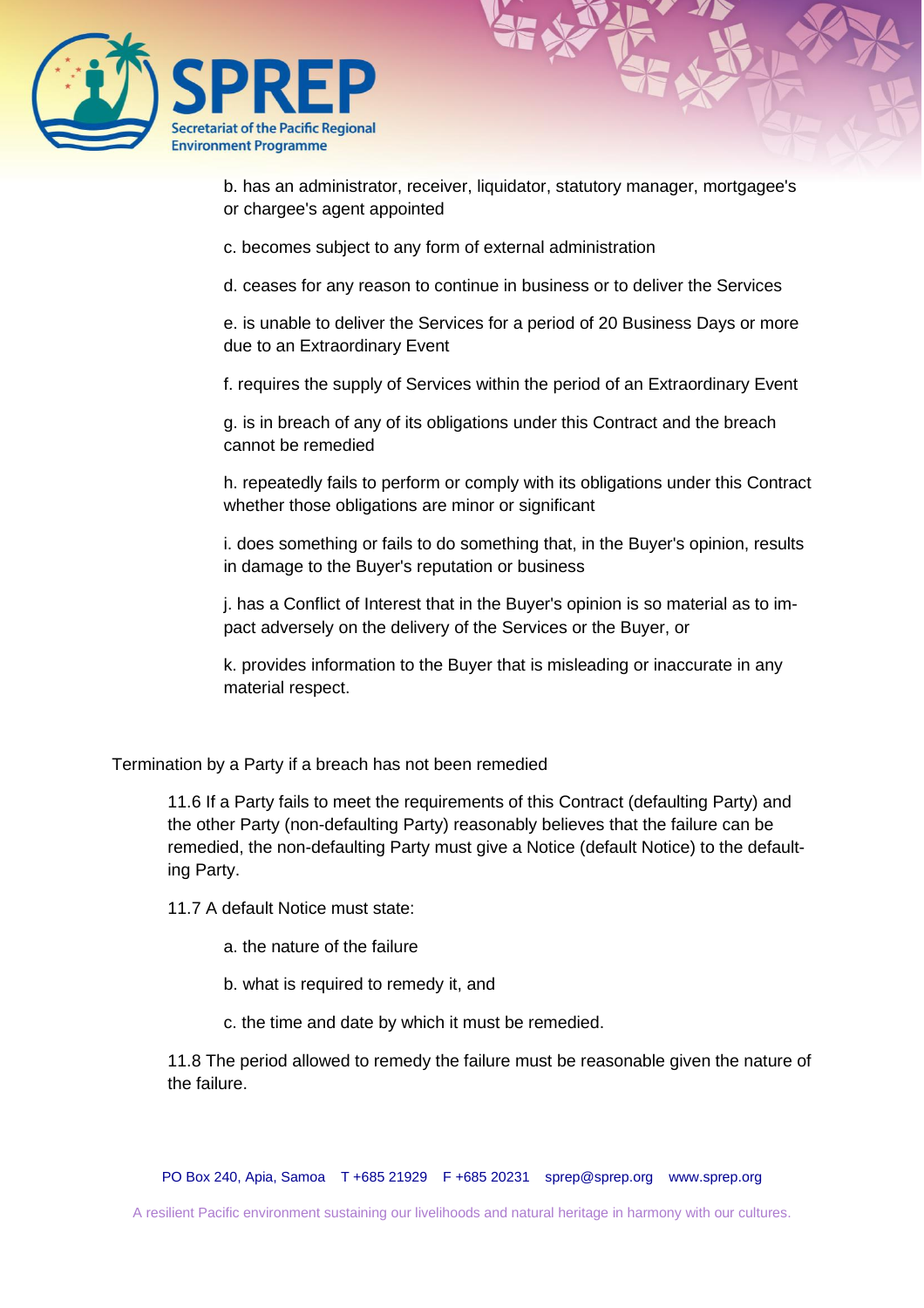

11.9 If the defaulting Party does not remedy the failure as required by the default Notice, the non-defaulting Party may terminate this Contract immediately by giving a further Notice.

11.10 If the Buyer gives a default Notice to the Supplier, the Buyer may also do one or both of the following things:

a. withhold any payment of Fees due until the failure is remedied as required by the default Notice, and or

b. if the failure is not remedied as required by the default Notice, deduct a reasonable amount from any Fees due to reflect the reduced value of the Services to the Buyer.

Supplier's obligations on termination or expiry of this Contract

- 11.11 On giving or receiving a Notice of termination, the Supplier must:
	- a. stop providing the Services
	- b. comply with any conditions contained in the Notice, and

c. immediately do everything reasonably possible to reduce its losses, costs and expenses arising from the termination of this Contract.

11.12 On termination or expiry of this Contract, the Supplier must, if requested by the Buyer, immediately return or securely destroy all Confidential Information and other material or property belonging to the Buyer.

Consequences of termination or expiry of this Contract

11.13 The termination or expiry of this Contract does not affect those rights of each Party which:

a. accrued prior to the time of termination or End Date, or

b. relate to any breach or failure to perform an obligation under this Contract that arose prior to the time of termination or End Date.

11.14 If this Contract is terminated the Buyer:

a. will only be liable to pay Charges that were due for Services delivered before the effective date of termination, and

b. may recover from the Supplier or set off against sums due to the Supplier, any Charges paid in advance that have not been incurred.

PO Box 240, Apia, Samoa T +685 21929 F +685 20231 [sprep@sprep.org](mailto:sprep@sprep.org) [www.sprep.org](http://www.sprep.org/)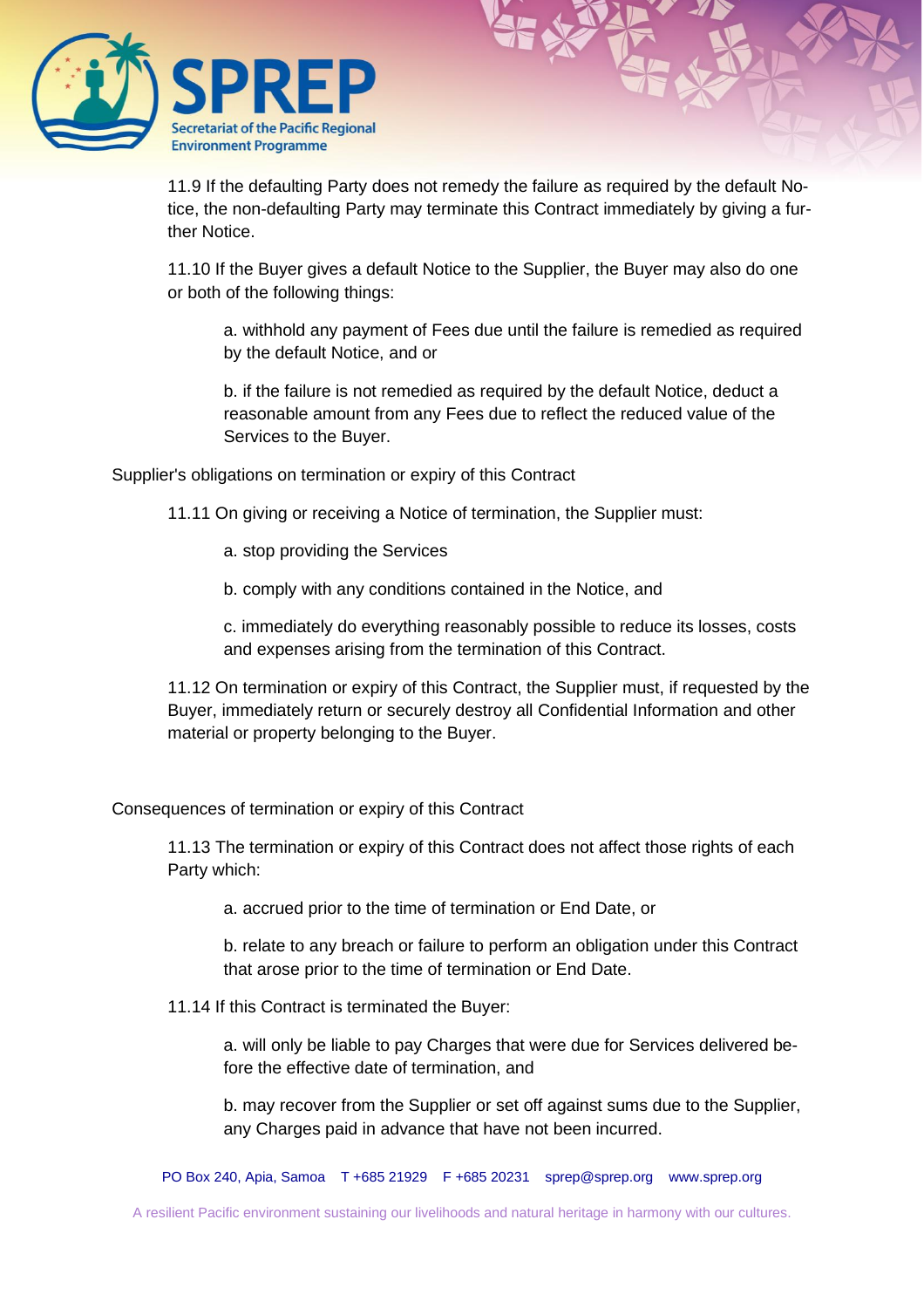

Handing over the Services on termination or expiry of this Contract

11.15 The Supplier will, within 10 Business Days of the End Date, provide all reasonable assistance and cooperation necessary to facilitate a smooth handover of the Services to the Buyer or any person appointed by the Buyer.

11.16 If the Parties agree, the Supplier will provide additional assistance to support any replacement supplier to deliver the Services. This support may be for a period of up to 3 months from the date of termination and at a reasonable fee to be agreed between the Parties, based on the Fees and Expenses stated in this Contract.

#### **12. Intellectual Property Rights**

Ownership of Intellectual Property Rights

12.1 Pre-existing Intellectual Property Rights remain the property of their current owner.

12.2 New Intellectual Property Rights in the Deliverables become the property of the Buyer when they are created.

12.3 The Supplier grants to the Buyer a perpetual, non-exclusive, worldwide and royalty-free licence to use, for any purpose, all Intellectual Property Rights in the Deliverables that are not owned by the Buyer. This licence includes the right to use, copy, modify and distribute the Deliverables.

#### Supplier indemnity

12.4 The Supplier warrants that it is legally entitled to do the things stated in clause 12.3 with the Intellectual Property Rights in the Deliverables.

12.5 The Supplier warrants that Pre-existing and New Intellectual Property Rights provided by the Supplier and incorporated in the Services and Deliverables do not infringe the Intellectual Property Rights of any third party.

12.6 The Supplier indemnifies the Buyer in respect of any expenses, damage or liability incurred by the Buyer in connection with any third party claim that the delivery of the Services or Deliverables to the Buyer or the Buyer's use of them, infringes a third party's rights. This indemnity is not subject to any limitation or cap on liability that may be stated elsewhere in this Contract.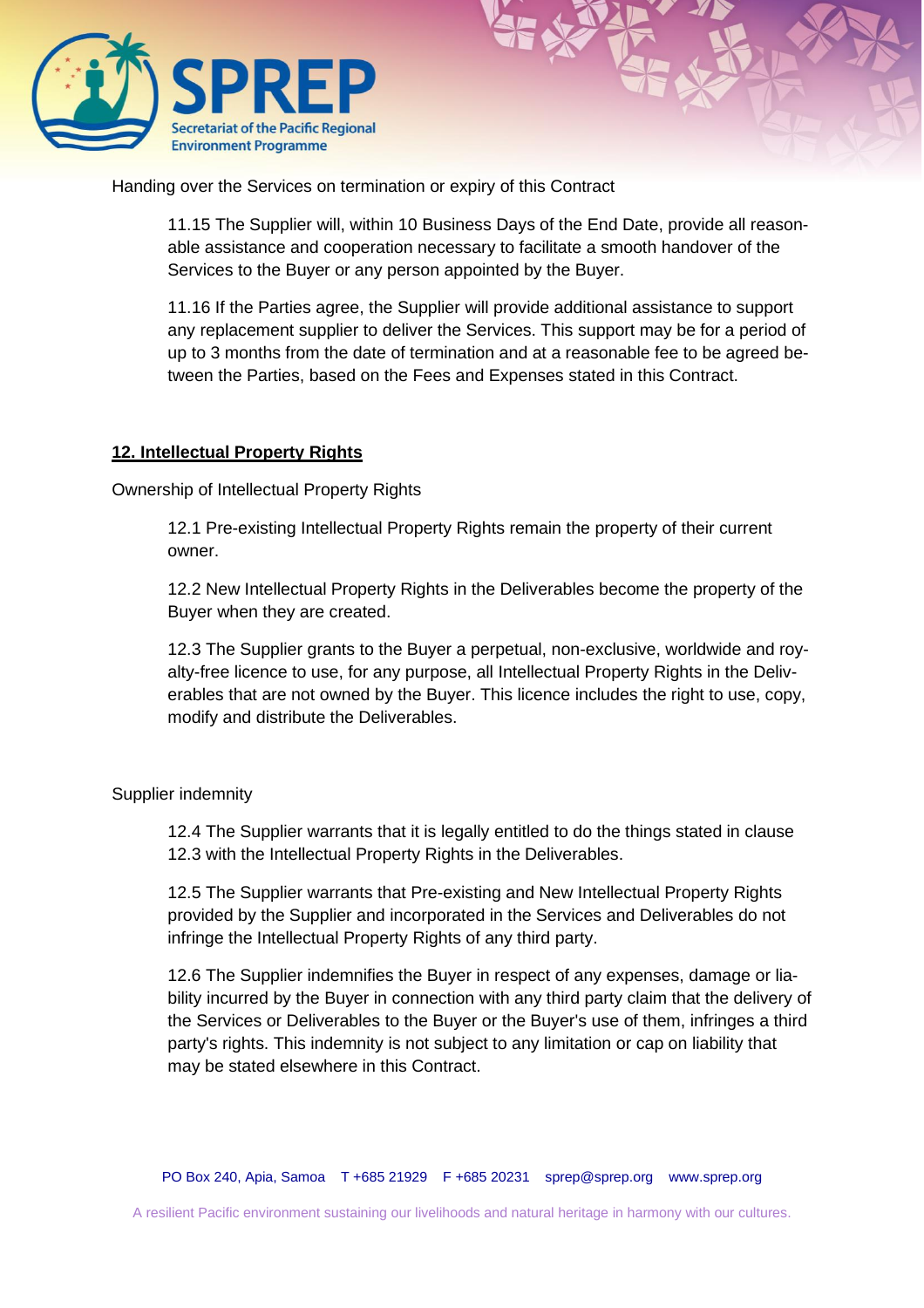

#### **13. Confidential Information**

Protection of Confidential Information

13.1 Each Party confirms that it has adequate security measures to safeguard the other Party's Confidential Information from unauthorised access or use by third parties, and that it will not use or disclose the other Party's Confidential Information to any person or organisation other than:

a. to the extent that use or disclosure is necessary for the purposes of providing the Deliverables or Services or in the case of the Buyer using the Deliverables or Services

b. if the other Party gives prior written approval to the use or disclosure

c. if the use or disclosure is required by law, Ministers or parliamentary convention, or

d. in relation to disclosure, if the information has already become public, other than through a breach of the obligation of confidentiality by one of the Parties.

Obligation to inform staff

13.2 Each Party will ensure that its Personnel:

a. are aware of the confidentiality obligations in this Contract, and

b. do not use or disclose any of the other Party's Confidential Information except as allowed by this Contract.

#### **14. Notices**

#### Delivery of Notices

14.1 All Notices to a Party must be delivered by hand or sent by post, courier, fax or email to that Party's address for Notices stated in Schedule 1.

14.2 Notices must be signed or in the case of email sent by the appropriate manager or person having authority to do so.

#### Receipt of Notices

14.3 A Notice will be considered to be received:

a. if delivered by hand, on the date it is delivered

b. if sent by post within Samoa, on the 3rd Business Day after the date it was sent

PO Box 240, Apia, Samoa T +685 21929 F +685 20231 [sprep@sprep.org](mailto:sprep@sprep.org) [www.sprep.org](http://www.sprep.org/)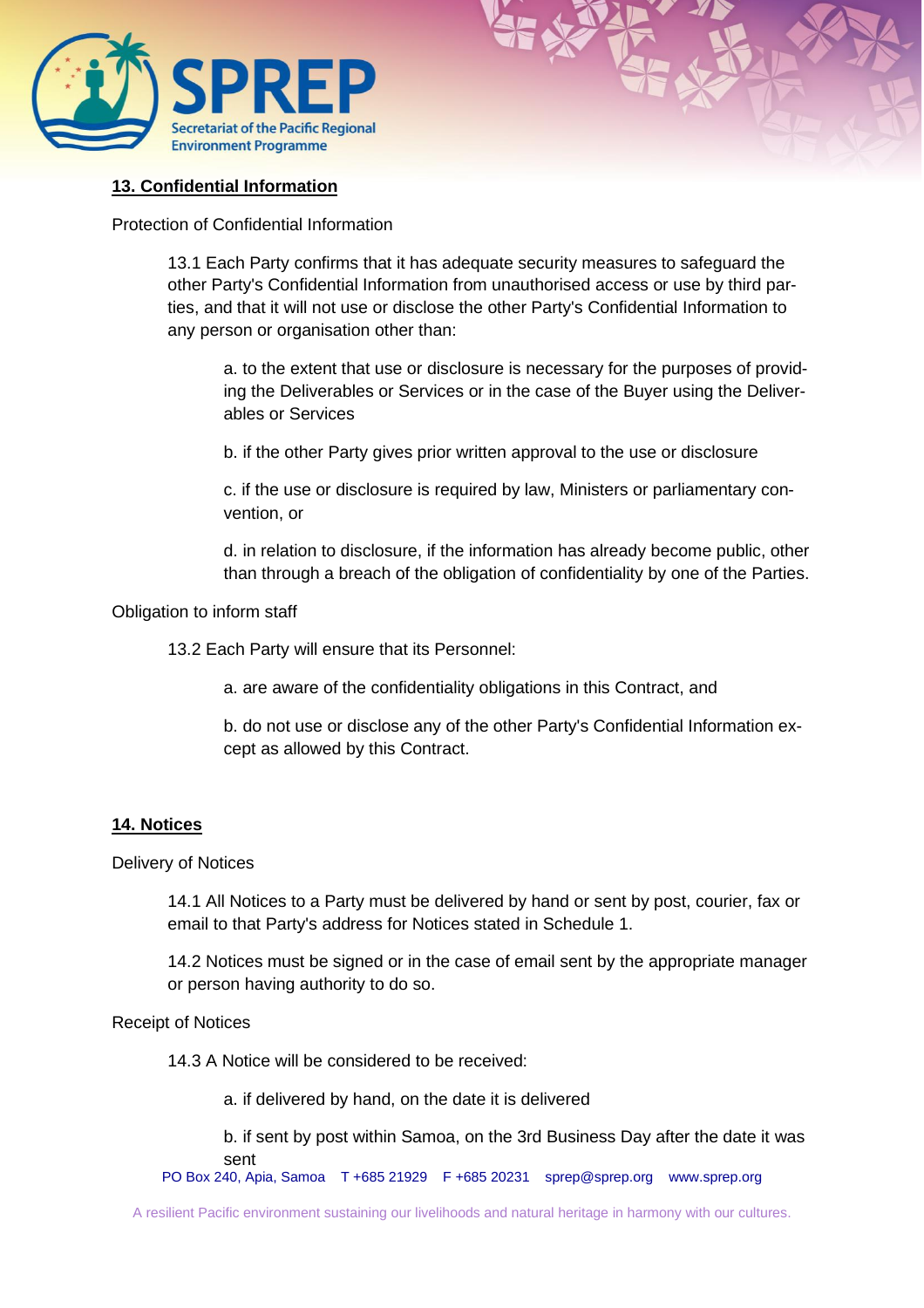

c. if sent by post internationally, on the 7th Business Day after the date it was sent

d. if sent by courier, on the date it is delivered

e. if sent by fax, on the sender receiving a fax machine report that it has been successfully sent, or

f. if sent by email, at the time the email enters the recipient's information system as evidenced by a delivery receipt requested by the sender and it is not returned undelivered or as an error.

14.4 A Notice received after 5pm on a Business Day or on a day that is not a Business Day will be considered to be received on the next Business Day.

#### **15. Extraordinary Events**

No fault if failure due to an Extraordinary Event

15.1 Neither Party will be liable to the other for any failure to perform its obligations under this Contract where the failure is due to an Extraordinary Event.

Obligations of the affected Party

15.2 A Party who wishes to claim suspension of its obligations due to an Extraordinary Event must notify the other Party as soon as reasonably possible. The Notice must state:

a. the nature of the circumstances giving rise to the Extraordinary Event

b. the extent of that Party's inability to perform under this Contract

c. the likely duration of that non-performance, and

d. what steps are being taken to minimise the impact of the Extraordinary Event on the delivery of Services.

Alternative arrangements requiring immediate termination

15.3 If the Buyer, acting reasonably, requires the Services to be supplied during the period affected by an Extraordinary Event, then despite clause 15.4, the Buyer may terminate this Contract immediately by giving Notice.

#### Termination of Contract

PO Box 240, Apia, Samoa T +685 21929 F +685 20231 [sprep@sprep.org](mailto:sprep@sprep.org) [www.sprep.org](http://www.sprep.org/)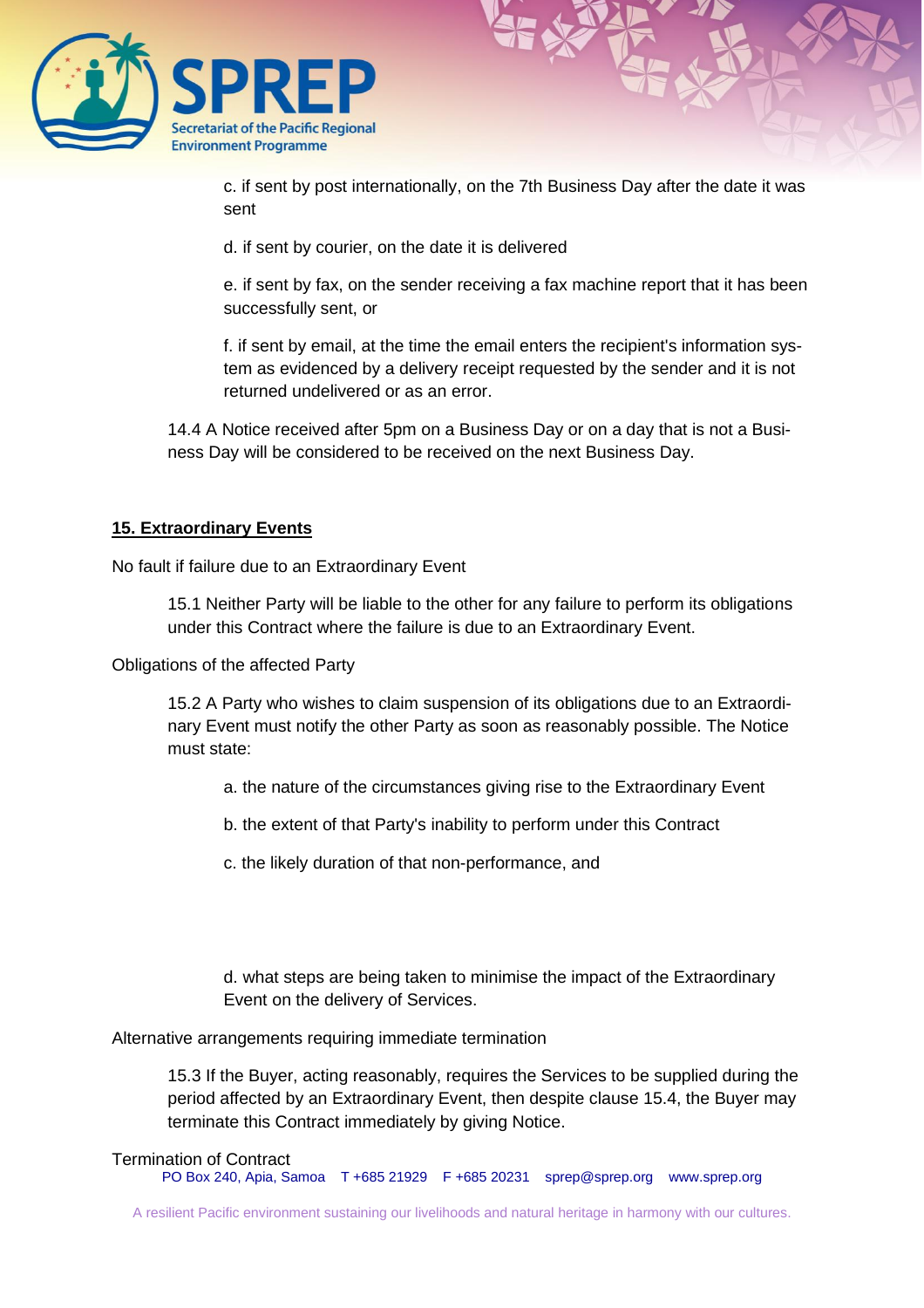

15.4 If a Party is unable to perform any obligations under this Contract for 20 Business Days or more due to an Extraordinary Event, the other Party may terminate this Contract immediately by giving Notice.

#### **16. General**

Changes to this Contract

16.1 Any change to this Contract is called a Variation. A Variation must be agreed by both Parties and recorded:

a. in writing and signed by both Parties, or

b. through an exchange of emails where the authors have delegated authority to approve the Variation.

This is the entire Contract

16.2 This Contract, including any Variation, records everything agreed between the Parties relating to the Services. It replaces any previous communications, negotiations, arrangements or agreements that the Parties had with each other relating to the Services before this Contract was signed, whether they were verbal or in writing.

#### Waiver

16.3 If a Party breaches this Contract and the other Party does not immediately enforce its rights resulting from the breach that:

a. does not mean that the Party in breach is released or excused from its obligation to perform the obligation at the time or in the future, and

b. does not prevent the other Party from exercising its rights resulting from the breach at a later time.

#### Samoan law, currency and time

16.4 This Contract will be governed and interpreted in accordance with the laws of Samoa. All money is in USD dollars, unless Schedule 1 specifies a different currency. Dates and times are Samoan time.

#### Publication of information about this Contract

16.5 The Supplier may disclose the existence of this Contract but must obtain the Buyer's prior written approval before making reference to the Buyer or this Contract

PO Box 240, Apia, Samoa T +685 21929 F +685 20231 [sprep@sprep.org](mailto:sprep@sprep.org) [www.sprep.org](http://www.sprep.org/)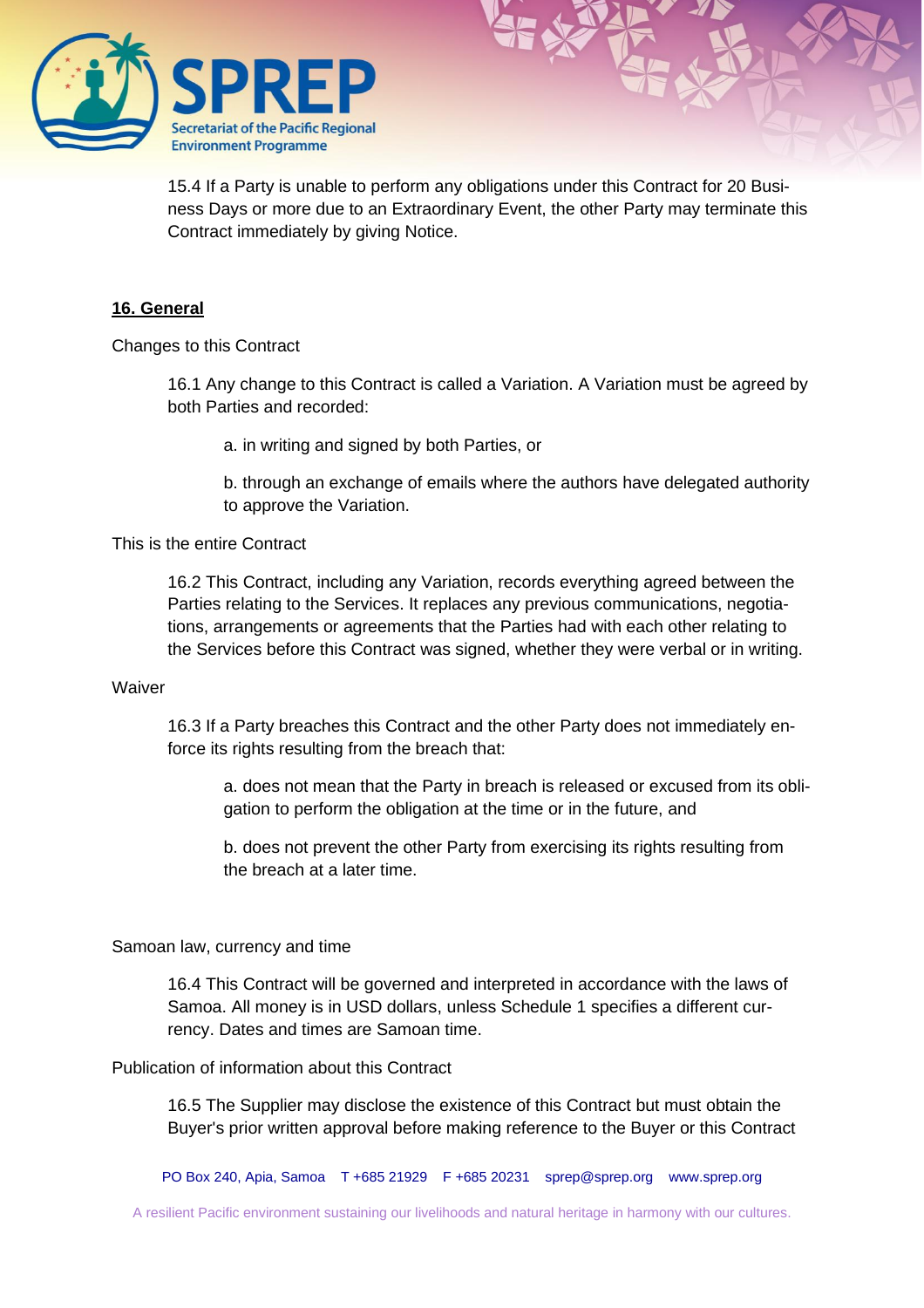

in its publications, public statements, promotional material or promotional activities about this Contract.

16.6 Each Party undertakes not to post on websites or social networking sites and not to publicly display objectionable or derogatory comments about the Services, this Contract, each other or any of its Personnel and to ensure that its Personnel do not do so.

#### Signing the Contract

16.7 The date of execution is date this Contract is signed. This Contract is properly signed if each Party signs the same copy, or separate identical copies, of Page 1. If this Contract is signed on two separate dates or separate copies are signed, the date of execution is the later of the two dates. Where separate copies are signed the signed copy can be the original document, or a faxed or emailed copy.

#### No poaching

16.8 During the term of this Contract and for a period of 6 months after the End Date neither Party shall, without the other's written consent, deliberately solicit for employment or hire any person who is or has been employed by the other and involved in the delivery of the Services. This does not apply where a person has responded to a legitimate advertisement.

#### Clauses that remain in force

16.9 The clauses that by their nature should remain in force on expiry or termination of this Contract do so, including clauses 5 (Information management), 8 (Insurance), 10 (Resolving disputes), 11 (Ending this Contract), 12 (Intellectual Property Rights), 13 (Confidential Information), 16 (General) and 17 (Definitions).

#### Precedence

16.10 If there is any conflict or difference between the documents forming this Contract (as stated on Page 1) then the order of precedence is:

a. a Variation agreed between the Parties under clause 16.1

b. Schedule 1

c. any Attachment to Schedule 1

d. Schedule 2.

#### Privileges and Immunities

16.11 Nothing in or relating to this Contract shall be deemed a waiver of any privileges and immunities of SPREP.

PO Box 240, Apia, Samoa T +685 21929 F +685 20231 [sprep@sprep.org](mailto:sprep@sprep.org) [www.sprep.org](http://www.sprep.org/)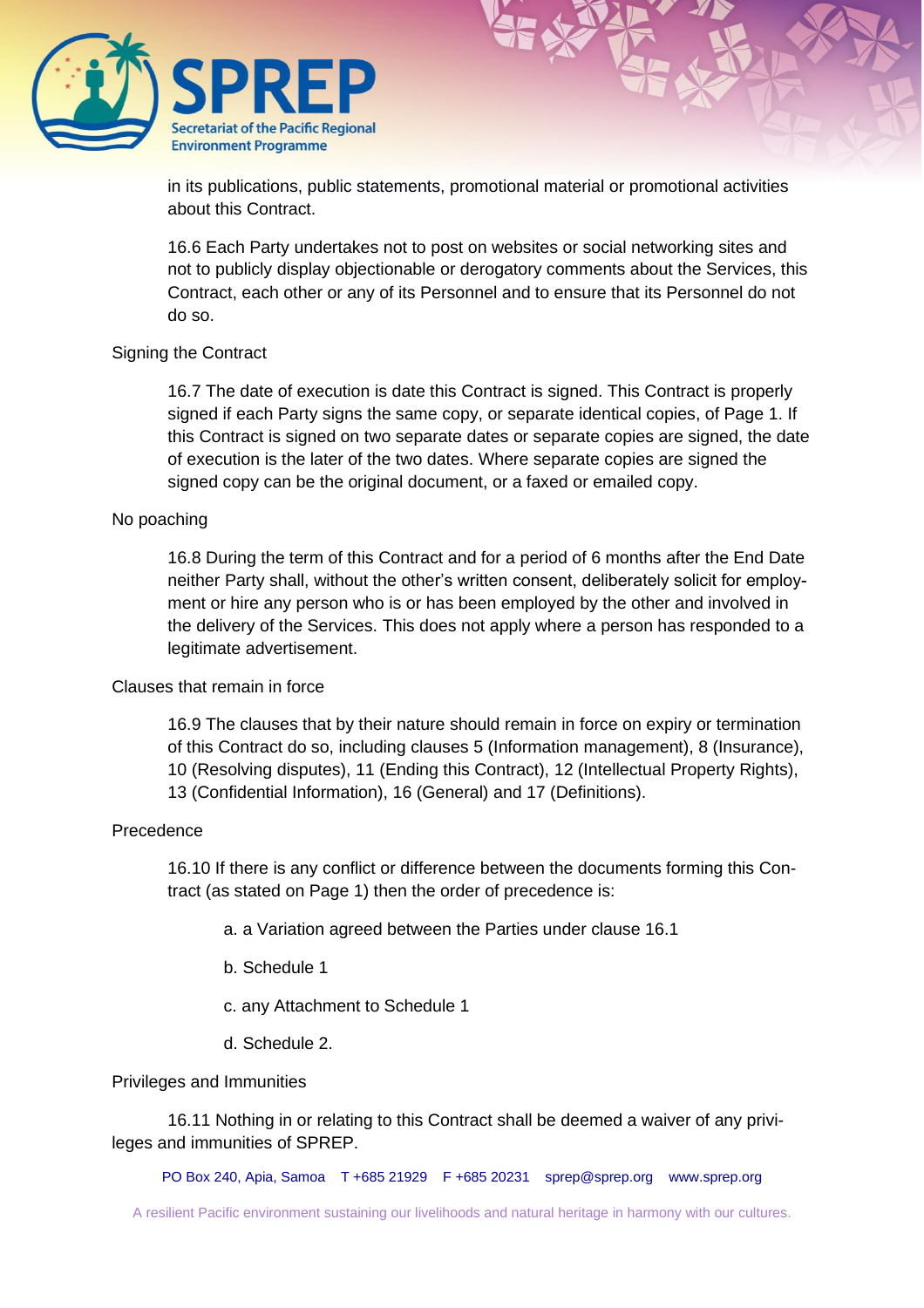

## **17. Definitions**

17.1 When used in this Contract the following terms have the meaning beside them:

**Attachment** Any supplementary document named in Schedule 1 as an Attachment to this Contract.

**Approved Personnel** A person who is engaged by the Supplier to deliver the Services and is named in Schedule 1. The Supplier must use this person in the delivery of the Services and cannot change them without first obtaining the Buyer's written approval.

**Business Day** A day when most businesses are open for business in Samoa. It excludes Saturday, Sunday, and public holidays. A Business Day starts at 8.30am and ends at 5pm.

**Buyer** The Buyer is the purchaser of the Services and is named as the Buyer on page 1 of this Contract for the purposes of this Contract.

**Charges** The total amount payable by the Buyer to the Supplier as stated in Schedule 1. The Supplier's Charges include Fees and any Expenses and Daily Allowances stated in Schedule 1. Charges are payable on successful delivery of the Services provided a valid tax invoice has been submitted.

**Confidential Information** Information that:

a. is by its nature confidential

b. is marked by either Party as 'confidential', 'in confidence', 'restricted' or 'commercial in confidence'

- c. is provided by either Party or a third party 'in confidence'
- d. either Party knows or ought to know is confidential, or
- e. is of a sensitive nature or commercially sensitive to either Party.

Information cannot be marked or designated as "confidential" if it is: (i) publicly available, (ii) rightfully known by the Supplier before disclosure by the Buyer or rightfully known by the Buyer before disclosure by the Supplier, or (iii) independently created or obtained by the Supplier or by the Buyer without reference or access to each other's Confidential Information.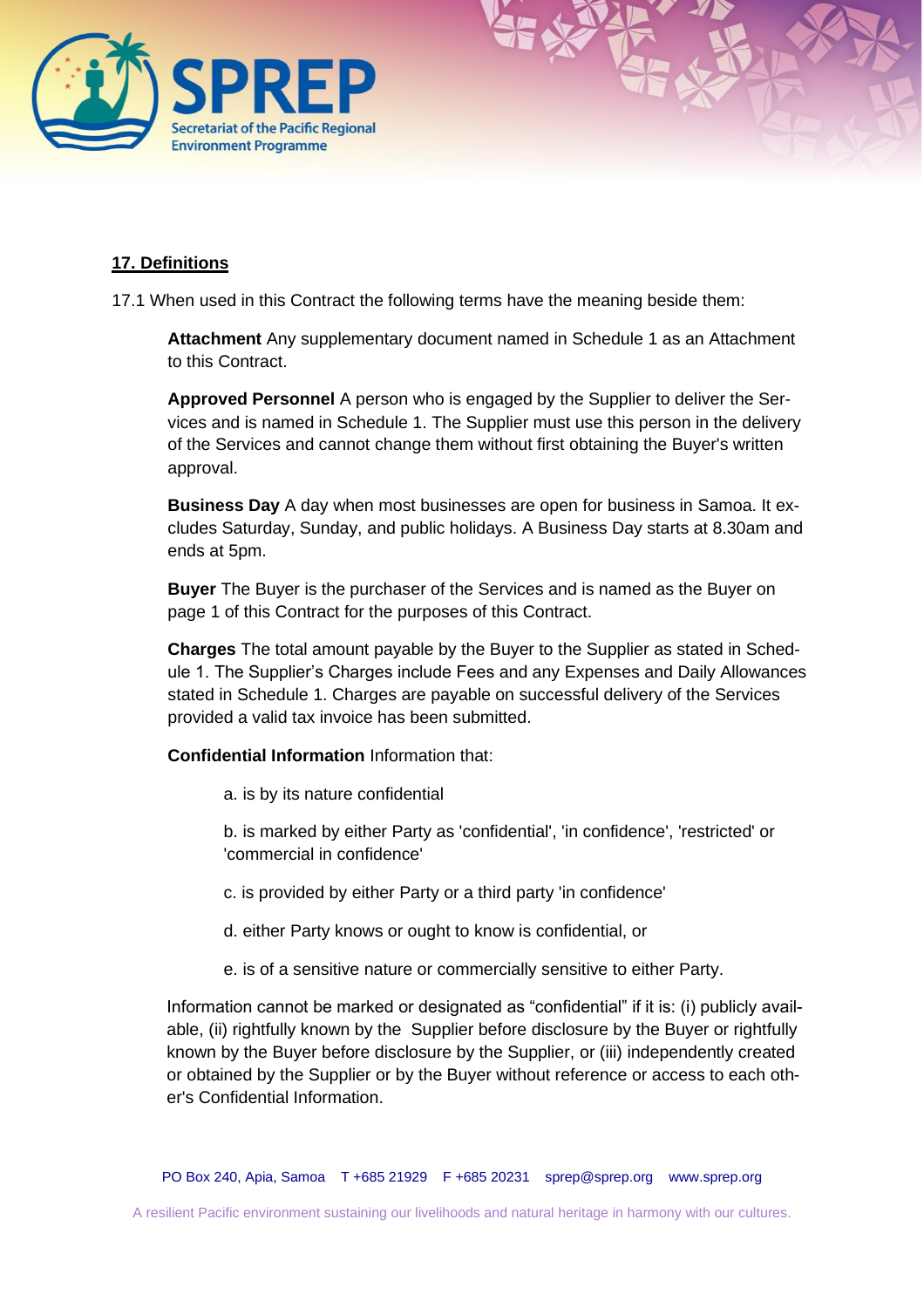

**Conflict of Interest** A Conflict of Interest arises if a Party or its Personnel's personal or business interests or obligations do or could conflict or be perceived to conflict with its obligations under this Contract. It means that its independence, objectivity or impartiality can be called into question. A Conflict of Interest may be:

- a. actual: where the conflict currently exists
- b. potential: where the conflict is about to happen or could happen, or

c. perceived: where other people may reasonably think that a person is compromised.

**Contract** The legal agreement between the Buyer and the Supplier that comprises Page 1 (the front sheet), Schedule 1, this Schedule 2, any other Schedule, and any Variation and Attachment.

**Contract Manager** The person named in Schedule 1 as the Contract Manager. Their responsibilities are listed in clause 4.1

**Daily Allowance** An allowance to cover accommodation, meals and incidentals for the Supplier's Personnel if they are required, in order to deliver the Services or to travel overnight away from their normal place of business. The amount of any Daily Allowance must be agreed to in Schedule 1. A Daily Allowance is similar to a per diem.

**Daily Fee Rate** If the Supplier's fee rate is expressed as a Daily Fee Rate this is the fee payable for each day spent in the delivery of Services. A day is a minimum of 8 working hours.

**Deliverables** A tangible output resulting from the delivery of the Services as stated in Schedule 1. A deliverable may be a document, a piece of equipment, goods, information or data stored by any means including all copies and extracts of the same.

**End Date** The earlier of the date this Contract is due to end as stated in Schedule 1, the date of termination as set out in a Notice of termination or any other date agreed between the Parties as the date the Contract is to end.

**Expenses** Any actual and reasonable out-of-pocket costs incurred by the Supplier in the delivery of the Services and agreed to in Schedule 1.

**Extraordinary Event** An event that is beyond the reasonable control of the Party immediately affected by the event. An Extraordinary Event does not include any risk or event that the Party claiming could have prevented or overcome by taking reasonable care. Examples include:

PO Box 240, Apia, Samoa T +685 21929 F +685 20231 [sprep@sprep.org](mailto:sprep@sprep.org) [www.sprep.org](http://www.sprep.org/)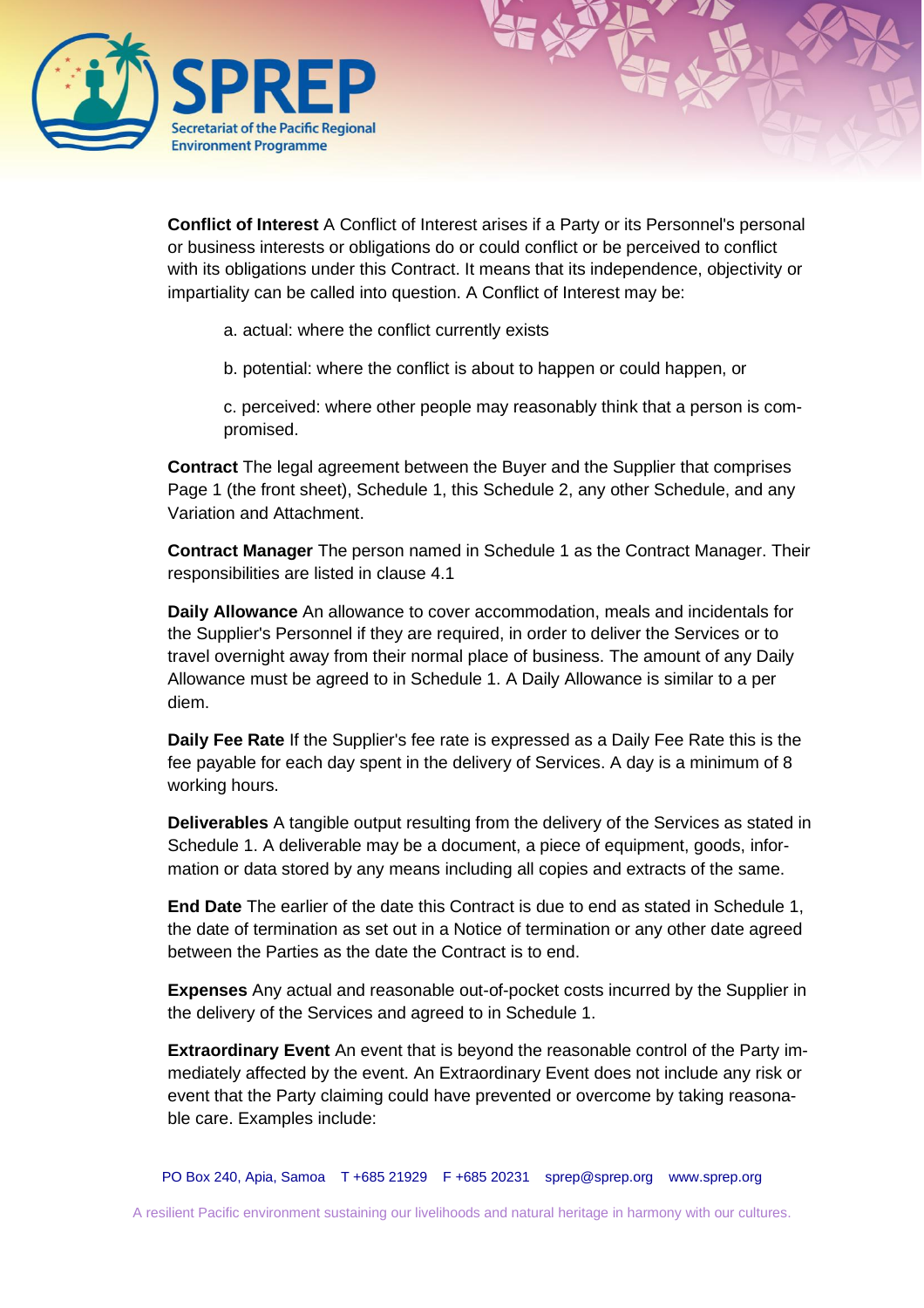

a. acts of God, lightning strikes, earthquakes, tsunamis, volcanic eruptions, floods, storms, explosions, fires, pandemics and any natural disaster

b. acts of war (whether declared or not), invasion, actions of foreign enemies, military mobilisation, requisition or embargo

c. acts of public enemies, terrorism, riots, civil commotion, malicious damage, sabotage, rebellion, insurrection, revolution or military usurped power or civil war, or

d. contamination by radioactivity from nuclear substances or germ warfare or any other such hazardous properties.

**Fees** The amount payable to the Supplier for the time spent in delivery of the Services calculated on the basis stated in Schedule 1, excluding any Expenses and Daily Allowances.

**GST** The goods and services tax payable in accordance with the relevant legislation of either the buyer or supplier as the case may be.

**Hourly Fee Rate** If the Supplier's fee rate is expressed as an Hourly Fee Rate this is the Fee payable for each hour spent delivering the Services.

**Intellectual Property Rights** All Intellectual Property Rights and interests, including copyright, trademarks, designs, patents and other proprietary rights, recognised or protected by law.

**Milestone** A phase or stage in the delivery of Services resulting in a measurable output. Payment of Fees is usually due on the satisfactory delivery of a Milestone.

**New Intellectual Property** Rights Intellectual Property Rights developed after the date of this Contract and incorporated into the Deliverables.

**Notice** A formal or legal communication from one Party to the other that meets the requirements of clause 14.

**Party** The Buyer and the Supplier are each a Party to this Contract, and together are the Parties.

**Personnel** All individuals engaged by either Party in relation to this Contract or the delivery of Services. Examples include: the owner of the business, its directors, employees, Subcontractors, agents, external consultants, specialists, technical support and co-opted or seconded staff. It includes Approved Personnel.

**Pre-existing Intellectual Property Rights** Intellectual Property Rights developed before the date of this Contract. It does not cover later modifications, adaptations or additions.

PO Box 240, Apia, Samoa T +685 21929 F +685 20231 [sprep@sprep.org](mailto:sprep@sprep.org) [www.sprep.org](http://www.sprep.org/)